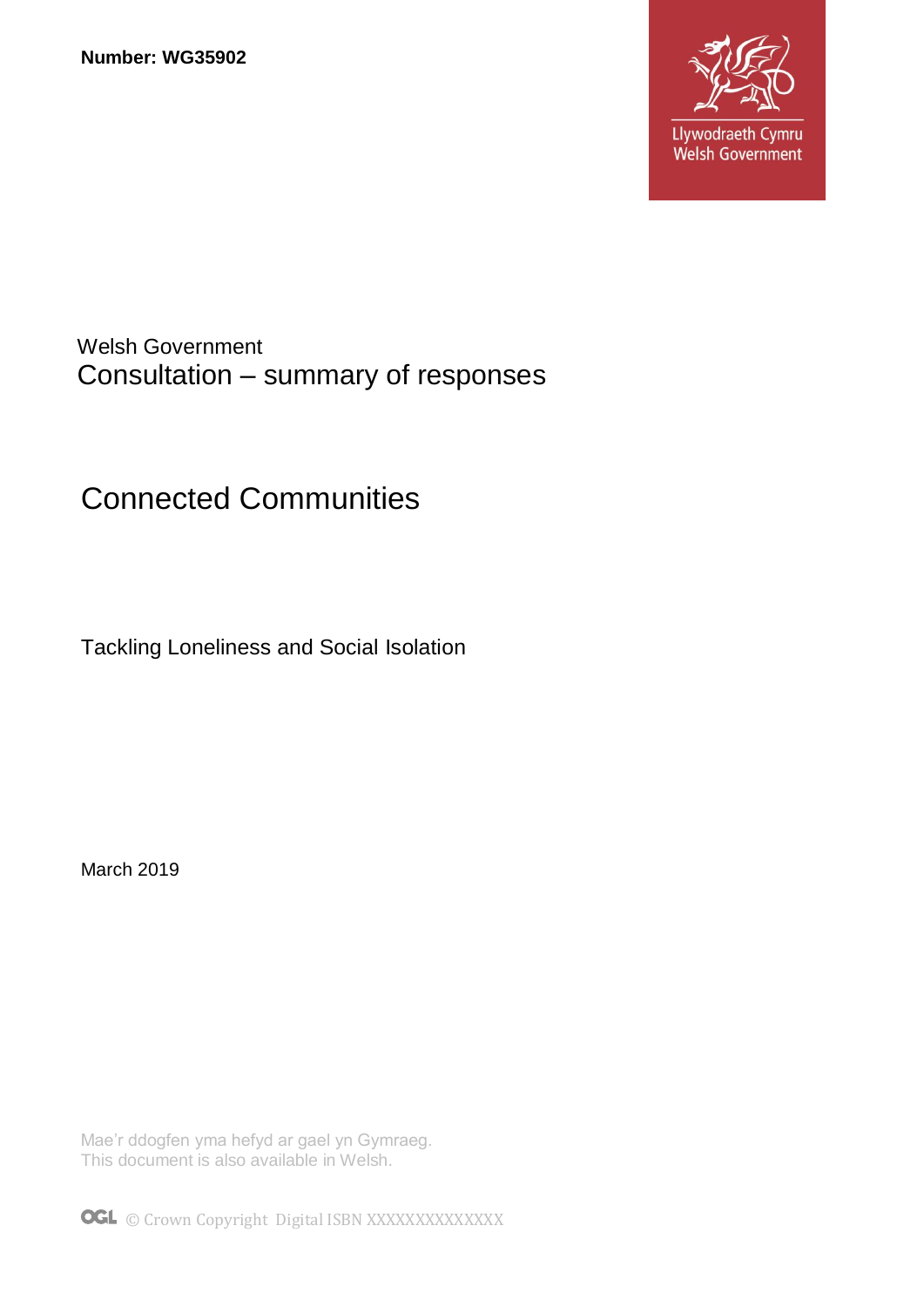#### **Contents**

| 4. Summary of Responses to Specific Consultation Questions |
|------------------------------------------------------------|
|                                                            |
| 6. List of Respondents                                     |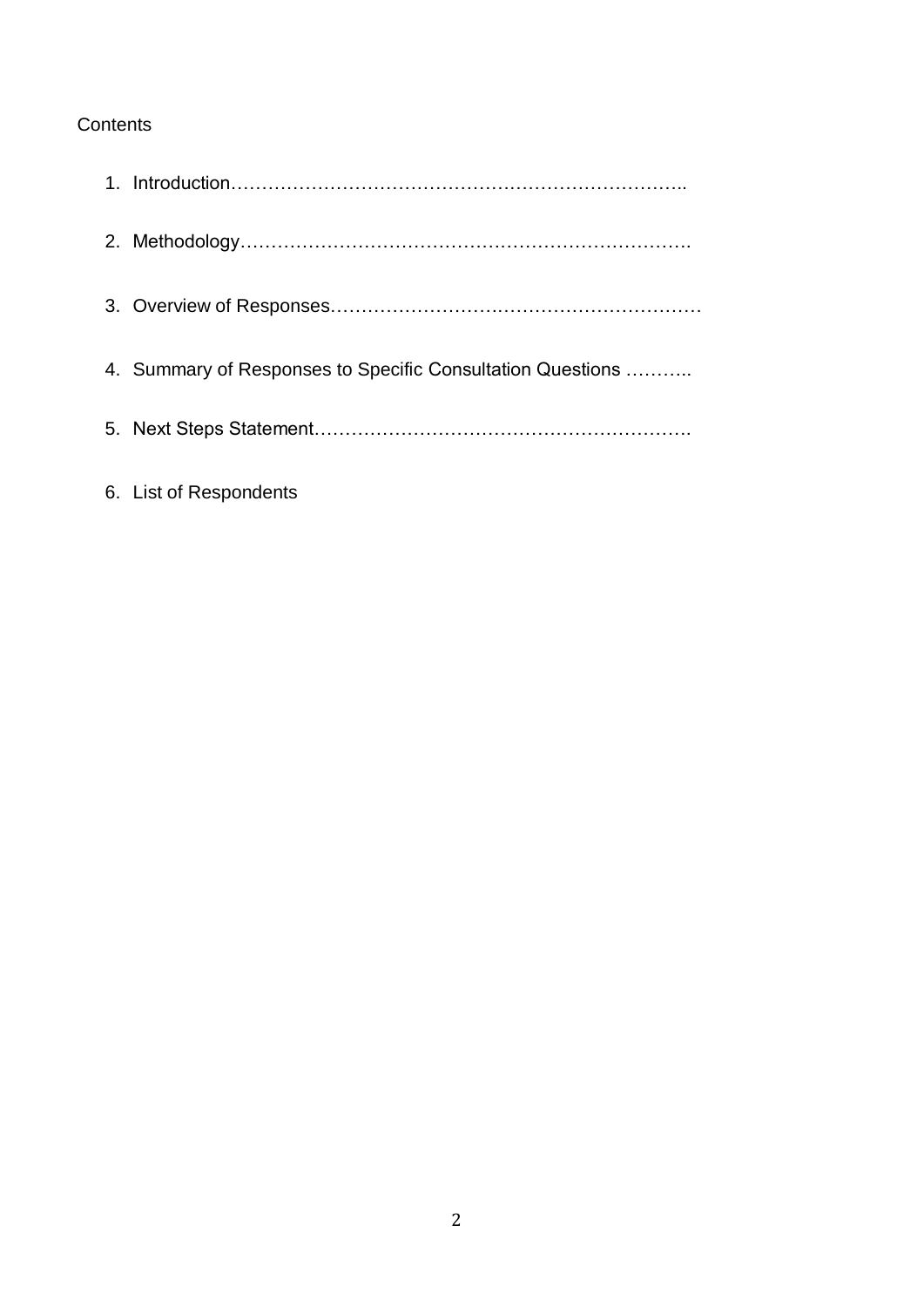# **1. Introduction**

In recent years we have heard more and more about loneliness, social isolation and the detrimental impact they can have on our mental and physical well-being.

We know that they can result in a number of physical and psychological problems including premature death, sleep problems, high blood pressure, poor quality of life, increased risk of heart attack and stroke, depression and suicide. Research demonstrates that loneliness has an effect on mortality that is equivalent to smoking 15 cigarettes a day.

The economic consequences of loneliness and isolation can also be significant. For example the British Red Cross estimates each older person who requires services as a result of loneliness and isolation could cost £12,000 per person over the next 15 years.

The Welsh Government is therefore committed to developing a cross-government and cross-sector approach to tackling loneliness and isolation in Wales.

Loneliness and isolation can affect people of all ages and from all walks of life. We recognise that everyone passes through some form of transition in their lives which could trigger the experience of loneliness or isolation: leaving home, being a victim of crime, language and communication barriers, losing a job, becoming a carer, illness, bereavement and disability are among those triggers.

Loneliness was measured for the first time in Wales, in the National Survey 2016-17. It found that 17% of those participating in the survey, of just over 10,000 people aged 16 and above, were lonely. Mid-year population estimates for 2017 suggest there were approximately 2.6 million people aged 16 and above in Wales; 17% of this number would equate to around 440,000 people reporting being lonely in Wales.

Between 22 October 2018 and 15 January 2019, the Welsh Government undertook a public consultation on how best to tackle loneliness and social isolation in Wales.

The consultation:

- $\triangleright$  Set out our vision of the Wales we want to see, linked to the Welsh Government's legislative and strategic frameworks
- $\triangleright$  Set out definitions of loneliness and social isolation
- $\triangleright$  Highlighted what the evidence tells us and what we have heard through engagement with stakeholders so far
- $\triangleright$  Highlighted the work that the Welsh Government has done and is continuing to do to tackle loneliness and social isolation and the links to the broader policy context.
- $\triangleright$  Set out our suggested approach for the future, and why, and where we think we should be focussing our efforts in partnership with others
- $\triangleright$  Posed a series of questions designed to facilitate discussion amongst organisations and individuals about what more needs to be done to effectively tackle loneliness and social isolation, including access to services.

The full text of the consultation is available at:

[https://beta.gov.wales/sites/default/files/consultations/2018-10/consultation-document\\_1.pdf](https://beta.gov.wales/sites/default/files/consultations/2018-10/consultation-document_1.pdf)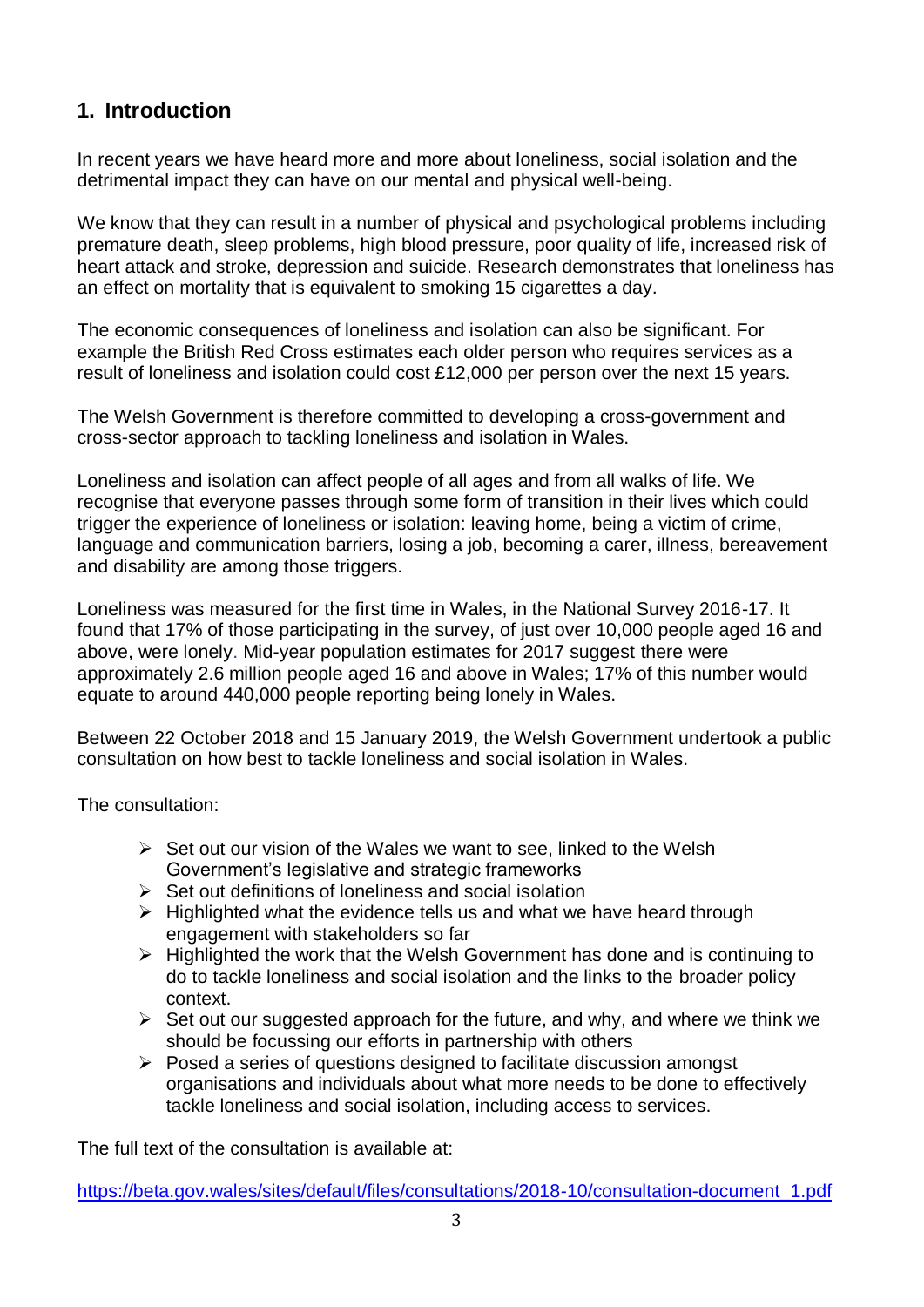# **Methodology**

The consultation document asked 23 questions on a range of key subjects and issues which we know are relevant to how we tackle loneliness and social isolation. It was intended to gain views from a range of stakeholders in order to help inform the development of our cross-government strategy.

The consultation was published on the Welsh Government website and information about it and how to respond was widely distributed and shared via social media and via e-mail. In addition to the formal consultation document, the Welsh Government also held four engagement events in Carmarthen, Newport, Wrexham and Llandrindod Wells in order to facilitate a more interactive discussion with and between stakeholders and to help inform consultation responses. A summary of the key themes to emerge from the engagement events is also included in this document.

A children and young people's version of the consultation was produced by Children in Wales which was also commissioned to undertake a separate consultation process with children and young people and provide a feedback report. An Easy Read version of the consultation was also produced.

# **Overview of responses**

In total, 234 responses were received.

- 93 of these were received as online consultation responses, 134 were received via email and 7 were received in hard copy.
- 165 responses were identified as being from organisations, whilst 69 were from individuals including groups of individuals.
- Figure 1 below provides a breakdown of the consultation respondents by type. For the full list, see Annex 1.

#### **Figure 1: Consultation respondents by type**

| <b>NHS Organisations</b>                      | 15 |
|-----------------------------------------------|----|
| Local Government (including town and          | 21 |
| community councils)                           |    |
| Other public sector (i.e. academia, police)   | 3  |
| Third sector, community and funding           | 93 |
| organisations                                 |    |
| Representative/umbrella bodies                | 31 |
| Private sector organisations                  | 2  |
| Individuals (including groups of individuals) | 69 |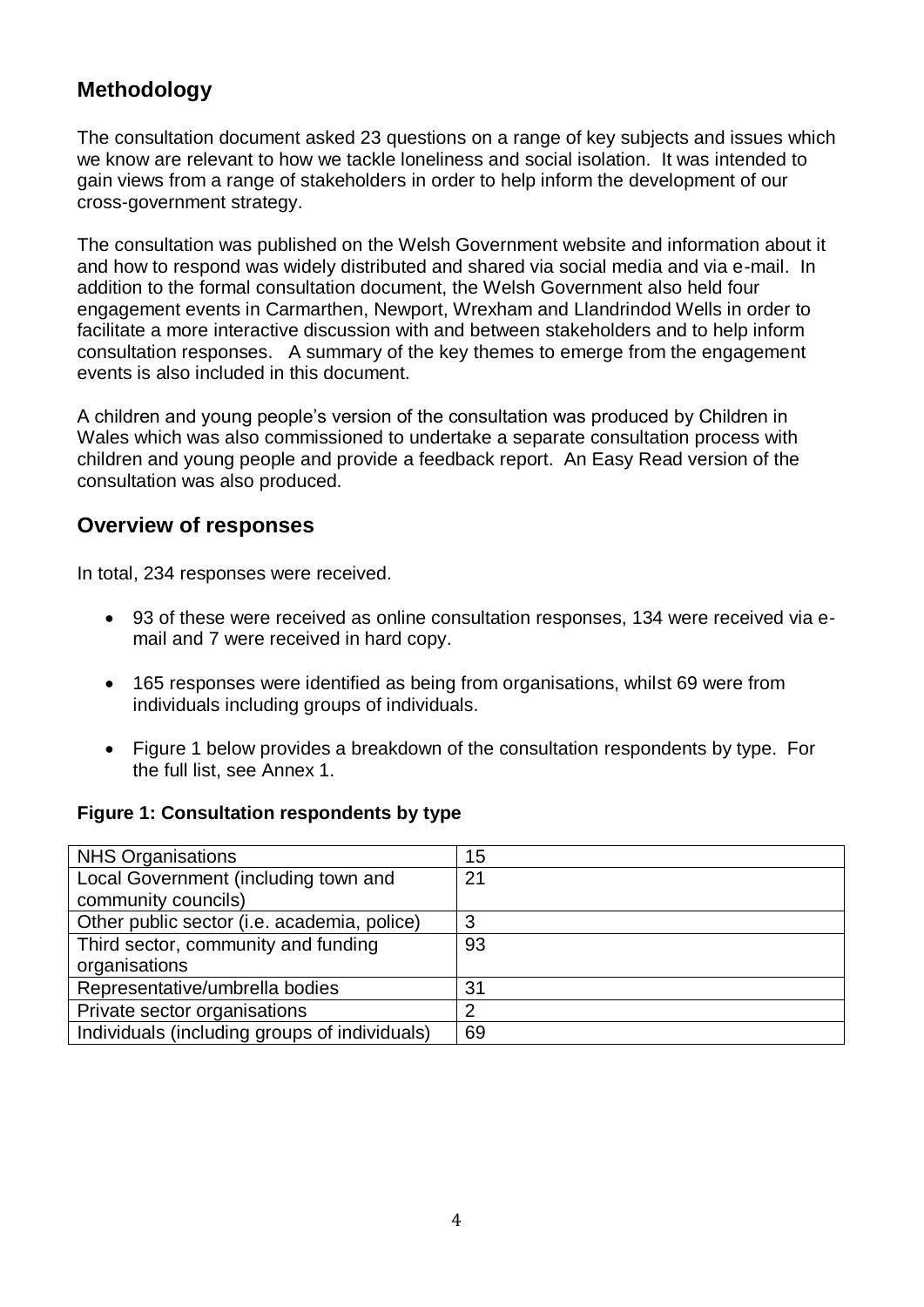# **Summary of responses to specific questions**

**Question 1: Do you agree with our definitions of loneliness and isolation? If not, what would you propose instead?**

From the 234 responses to our consultation 159 (68%) agreed in principle with our definitions. 26 (11%) did not agree and 49 (21%) did not make a response or did not commit either way.

Whilst most people welcomed the inclusion of the definitions as a basis for future work, there were a number of suggestions as to how it could be improved or changed. Some felt that it was too complex whilst others wanted it to be added to, so as to be more specific to their individual circumstance. It was also suggested that we should include the definitions in the easy read and young person's consultation documents.

A number of respondents felt that the definition implied that simply increasing the number of social contacts will resolve both loneliness and social isolation and felt strongly that this is not the case. Focusing on a quantitative element suggests there is a minimum number of contacts below which social isolation might universally occur. Additionally, many thought that it was not the quantity but the quality of relationships which needs to be considered the most.

It was also suggested that the Welsh Government should consider its definitions alongside those in the Scottish and UK Government strategies, which have been consulted and agreed upon. It should also consider the ONS definition which will be used to undertake monitoring of loneliness. This will seek to ensure that in future research parallels and distinctions can be drawn for the purposes of monitoring effective interventions.

**Question 2: How can we help people to understand the trigger points for loneliness and social isolation and to build emotional and psychological resilience to enable them to take steps to avoid or reduce these feelings?**

There were 181 responses to this question. Many respondents thought that public campaigns would help in terms of raising awareness of the trigger points and identifying signs of loneliness and social isolation, not only for those who may be feeling isolated or alone but also for family members to help recognise the signs. However, it was felt such a campaign should not focus on the definitions or the words loneliness and social isolation, as many people will not identify with these. It should focus on how people can find out about local activities and services and what people can do to maintain social connections. Overcoming the stigma associated with loneliness and social isolation was felt to be an important element of building emotional and psychological resilience. Framing a campaign in this way would also help de-stigmatise the issues.

Another suggestion for raising awareness on trigger points and building resilience was to ensure information on what the triggers points are, how they may manifest and what services and support are available is accessible in communities at all levels. Furthermore, the information must be simple and easy to read and give clear directions on where people can obtain support to help them either avoid or tackle feelings of isolation and loneliness. This would create increased contact opportunities and decrease feelings of loneliness and social isolation.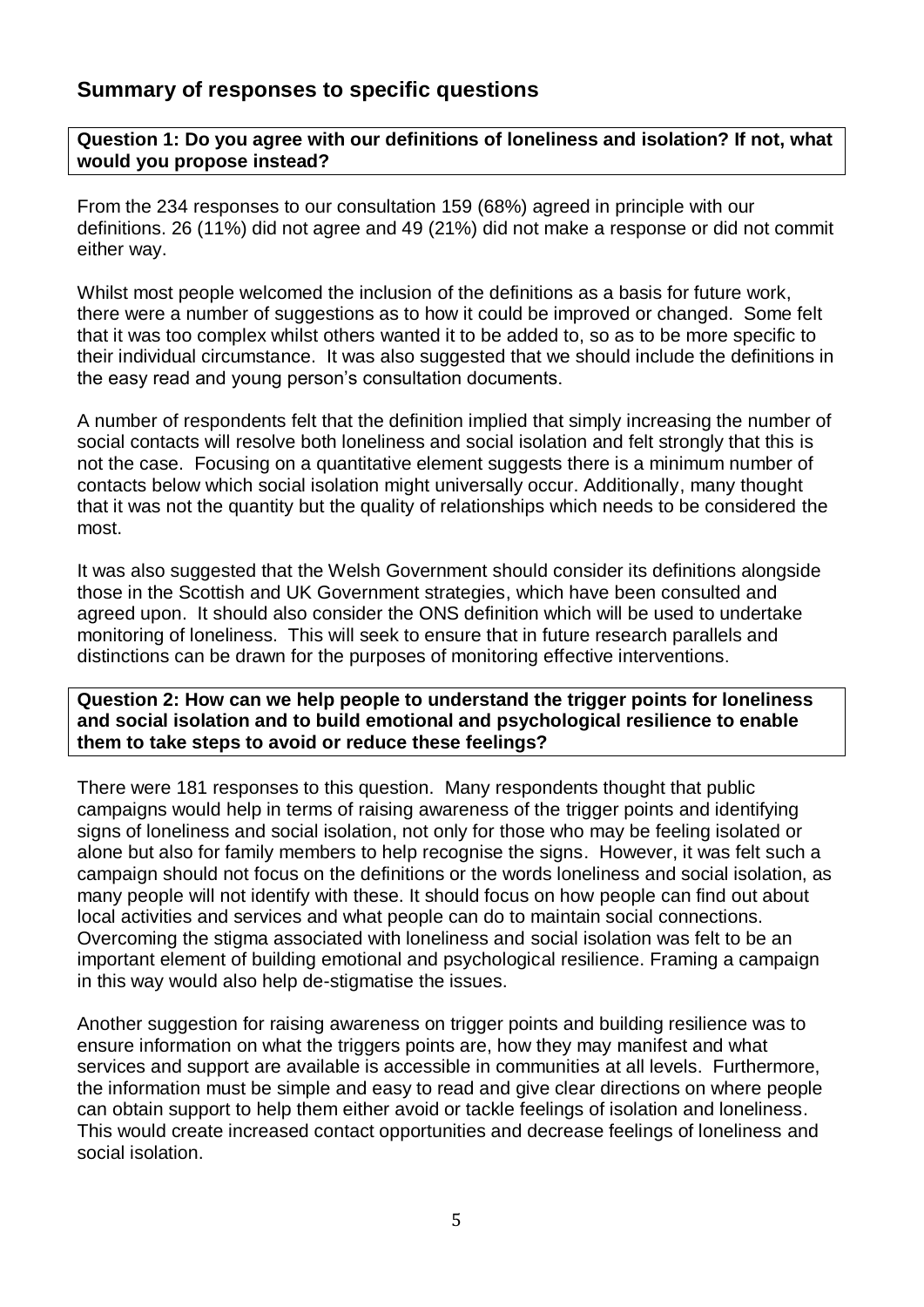Additionally, it was felt that offering courses/education on loneliness and social isolation would be a positive step, both for people who may be at risk, but also to others. One such course was the Making Every Contact Count (MECC) on-line training course which states clearly that everyone who is in contact with anyone can make a difference. Adult education was also seen as a key area to help people understand the trigger points and for destigmatising loneliness and social isolation. Life-long learning has an important role, not only in raising awareness, but also for the social aspect of adult classes and the skills, confidence and support given that can enable learners to take control of their lives and engage with their communities and wider world.

Many respondents felt that schools had a key role to play in building emotional and psychological resilience. It was suggested that pastoral sessions should be introduced in to the school curriculum, concentrating on the topic of loneliness and social isolation. Schools should foster a nurturing environment, working with children and young adults within the education system to talk openly about triggers and how to develop coping strategies around these feelings. Many respondents felt a stronger culture of addressing bullying and embracing individuality and difference should also be fostered in schools, to enable young people to overcome some of the triggers that lead to loneliness and social isolation in later life.

However, most respondents felt that giving people the skills to understand and manage the trigger points for loneliness and social isolation had to be a community approach across all sectors, not just education.

There were many suggestions for breaking the cycle of loneliness and social isolation through raising people's ambitions and by empowering families to build emotional and psychological resilience through positive relationships and the creation of a community in the place where they live. A co-operative approach, was widely proposed because this was seen as self-help and a mutual action which would provide an integrated and sustainable approach to addressing loneliness and social isolation. Co-operatives are rooted in their communities and controlled by local members meaning they can re-create physical links in the community and help to build resilience. They are a key part of the foundational economy which also has an important role to play in growing social capital and building resilience.

Volunteering was another suggestion and is seen as a great way to increase self-esteem and self-confidence. It was felt that volunteers are better able to engage with the most vulnerable, presenting less of a perceived threat than more formalised agency support which can be viewed suspiciously. The connections built between the volunteer and the person are in themselves incredibly powerful in helping people build healthy relationships, and are also very effective at building confidence to engage more widely in the community at large.

It became increasingly clear that health services have a role to play in raising awareness and signposting to services. Although associated symptoms may have clinical connotations, it was strongly argued that loneliness and social isolation should not be medicalised but considered more as social problems. However, health professionals are in a position to identify a person at risk and so further work to build the capacity of health professionals to understand the trigger points and to understand the effective support available was suggested as a priority. Ensuring that training on loneliness and social isolation, including the common trigger points, is built into curriculums for all health and social care professionals would be helpful.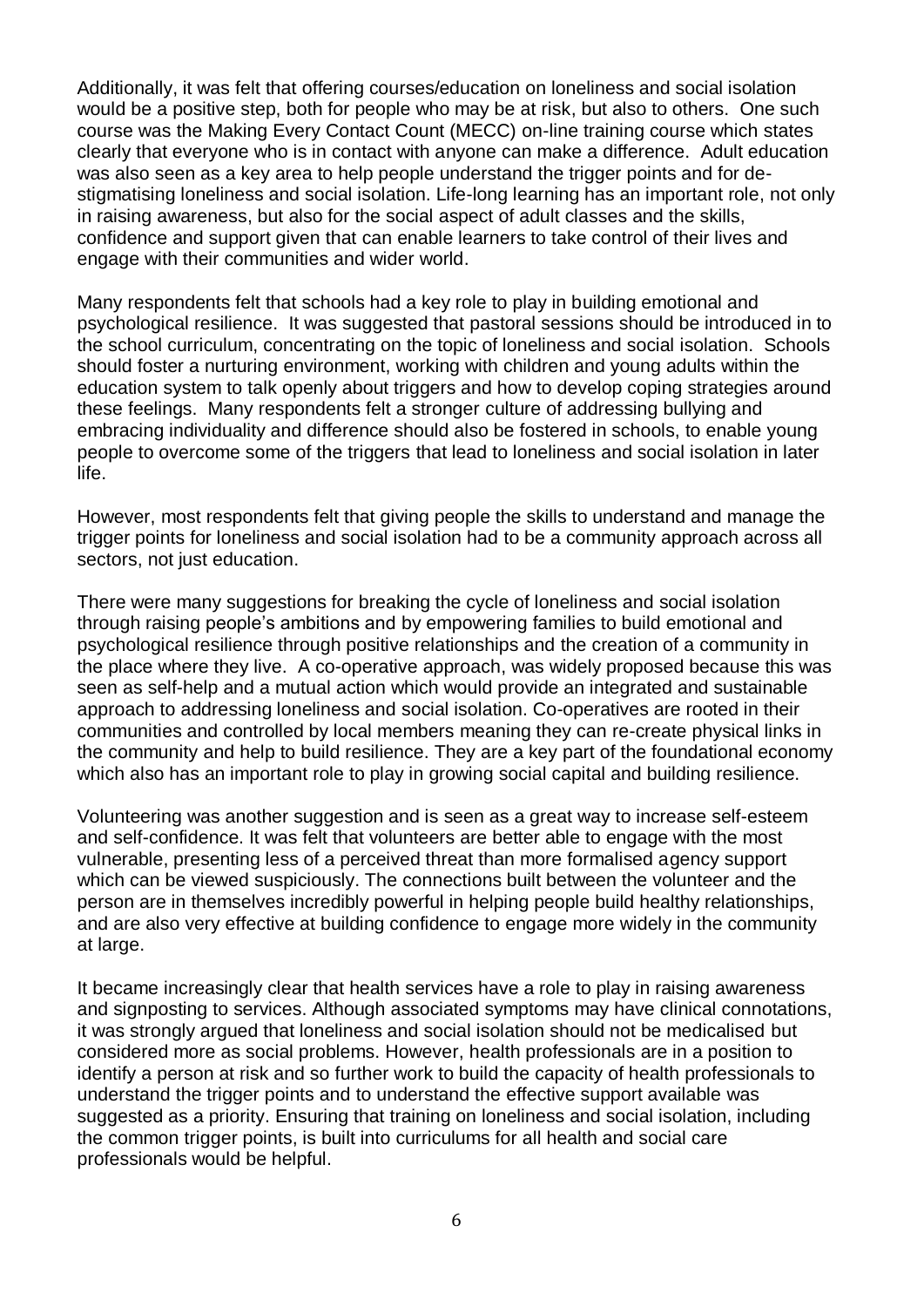#### **Question 3: How can the Welsh Government foster the right environment and create the right conditions to build resilient communities?**

There were 195 responses to this question and these included many and varied suggestions as to what more the Welsh Government can do to foster the right environment and create the right conditions to build resilient communities. However it was widely recognised that one size doesn't necessarily fit all and that building resilient communities was multi-faceted and complex.

Many respondents felt that more could be done to support communities through the provision of Local Area Co-ordinators and Community Development Workers to assist communities to become resilient. It was also felt that the Welsh Government could do more to support Community Hubs which enable individuals to access support for health and wellbeing, see link workers for social prescribing or GP's, as well as gain access to other opportunities like Men's Sheds, volunteering / time-banking, creative classes, short courses and skills development for adults.

Many respondents commented on the Welsh Government's role in improving access to information such as developing DEWIS as a single point of reference to search for local services and to remove duplication and fragmentation of information. There was a general consensus that it was difficult to know what is available locally e.g. via the local authority. Often people in health and social care settings can't refer on to services, as they don't know what is out there. It was also shared, that often there is a postcode-lottery in terms of what can be accessed and that understanding what services are currently provided in a given area is difficult.

Respondents felt that transport is also a significant factor that stops some people getting involved in their community. Developing transport links will help communities to foster a sense of supporting those who may be lonely or socially isolated. Community transport schemes can offer an affordable, accessible solution in such areas, yet need to be adequately resourced to allow for development and strategic planning. The Welsh Government can support local authorities through adequate funding of community transport schemes and public transport, especially to rural communities. Additionally, it was suggested that affordable, safe transport should be available in the evenings.

There was a strong view that the Welsh Government needs to invest in organisations that know their communities and can work at micro level, implementing changes in local communities but steered throughout Wales. Tried and tested projects and programmes within the third sector that have proven their worth in tackling loneliness and social isolation should be directly funded by Welsh Government rather than via statutory bodies. Additionally, this funding should be longer term and sustainable. There was also an argument for small funding pots for things such as room rental and resources, to encourage shared space or multiple use of space where possible.

Almost all respondents commented on the poor mobile connectivity and broadband services in some areas of Wales but especially in rural locations.

Many respondents felt there was disconnect between national regional and local priorities and that the Welsh Government's vision and commitments need to be translated into corresponding action at a county and local level within local and regional wellbeing action plans. It was suggested that the Welsh Government has created much of the necessary infrastructure to enable public and third sector organisations to work closely together,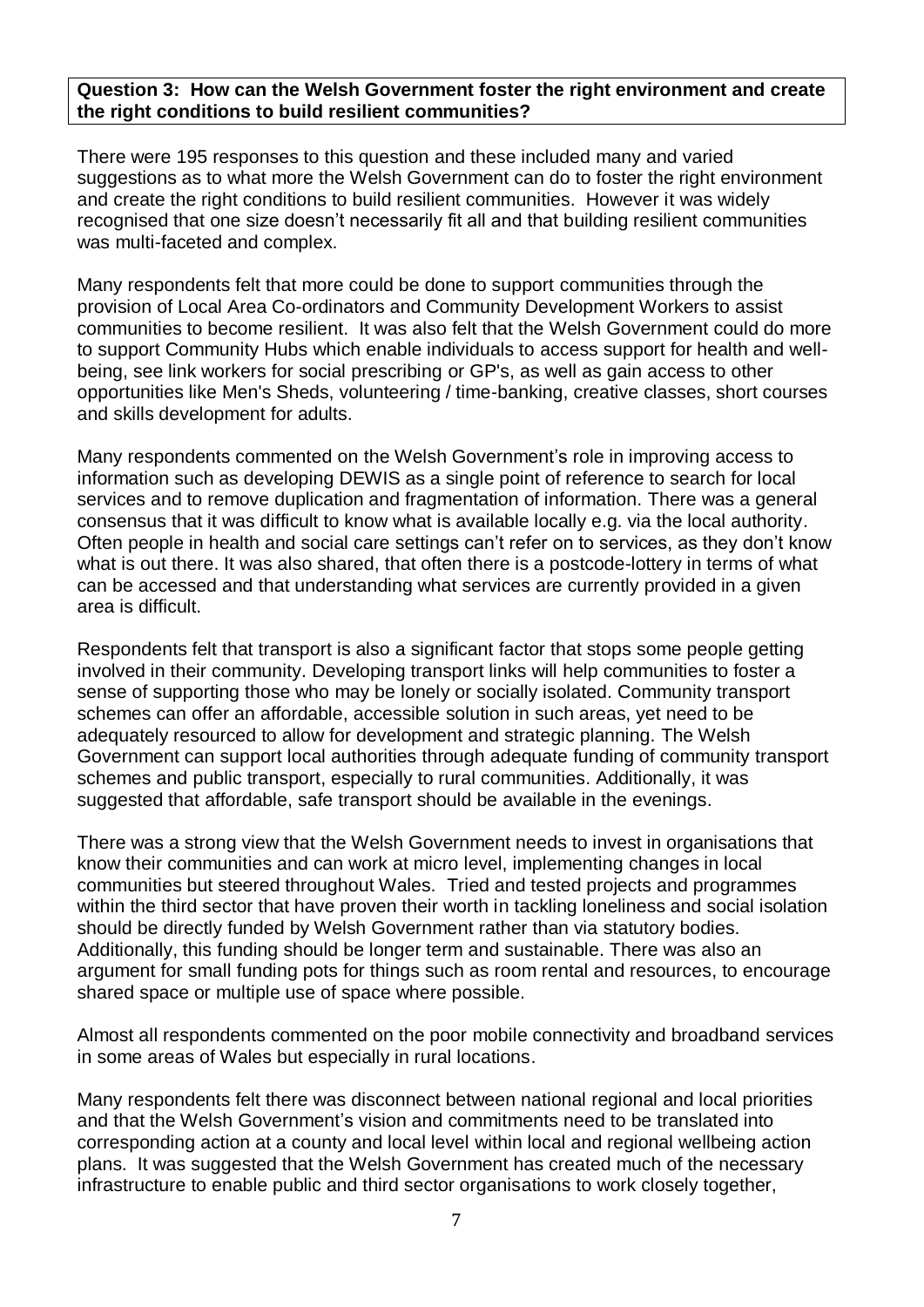therefore ensuring that loneliness and social isolation has been assessed by Public Service Boards and, as appropriate, features in their wellbeing assessments and practice. Additionally, similar to the mechanisms of Equality and Rural proofing policies, the Welsh Government should ensure policies address and include loneliness and isolation through the development of a loneliness and social isolation 'policy test'.

Some respondents felt strongly that responsibility for loneliness and social isolation should not rest solely within the ministerial portfolio of health and social care but that it should also be included in the housing, local government, business, economy and transport portfolios. Wales has a Commissioner for Children and a Commissioner for Older People and it was suggested that there should also be a Communities Commissioner with the specific remit of pulling this work together across the country.

Overall, respondents wholeheartedly felt that the Welsh Government has a responsibility to guide and promote, through policy, changes to service delivery in local authorities, health, third and voluntary sector, ensuring consideration of the local population needs and coproducing services which address those needs, to develop resilient communities.

#### **Question 4: How can children and young people be better equipped with the skills to establish and maintain meaningful social connections?**

There were 168 responses to this question and overwhelmingly, respondents stated that the education system has a key role to play in developing an early understanding of loneliness and social isolation in order for children and young people to develop empathy with others as well as an understanding of themselves.

It was emphasised that schools and colleges should include emotional health and wellbeing lessons for children, young people and staff so as to develop emotional intelligence, personal resilience and robust mental health and well-being and to understand not to fear asking for help, friendship and support. Also improving support in transition, for example from one school group to another, infant to primary, junior to secondary, secondary to college etc. Given the right support during these transitions would build resilience and coping strategies for transitions in later life.

Many respondents felt that working with parents and giving them the tools and understanding to build resilience from childhood, especially in the early years was important. It was also suggested that services such as Youth Services, Children and Family Workers and Young Farmers Groups could support young people to understand triggers, especially for at risk groups.

Additionally, ensuring young people have hobbies and interests can also make them more resilient to coping with loneliness and social isolation. Some respondents stated that corporate parenting responsibilities should extend to routinely supporting care leavers to partake in hobbies and interests.

Equally, ensuring there are local public parks and outdoor spaces which are appealing to children and young people, which exist alongside community centres would mean that different generations could connect in the same place. This would also provide opportunities for bridging intergenerational barriers to social connectedness.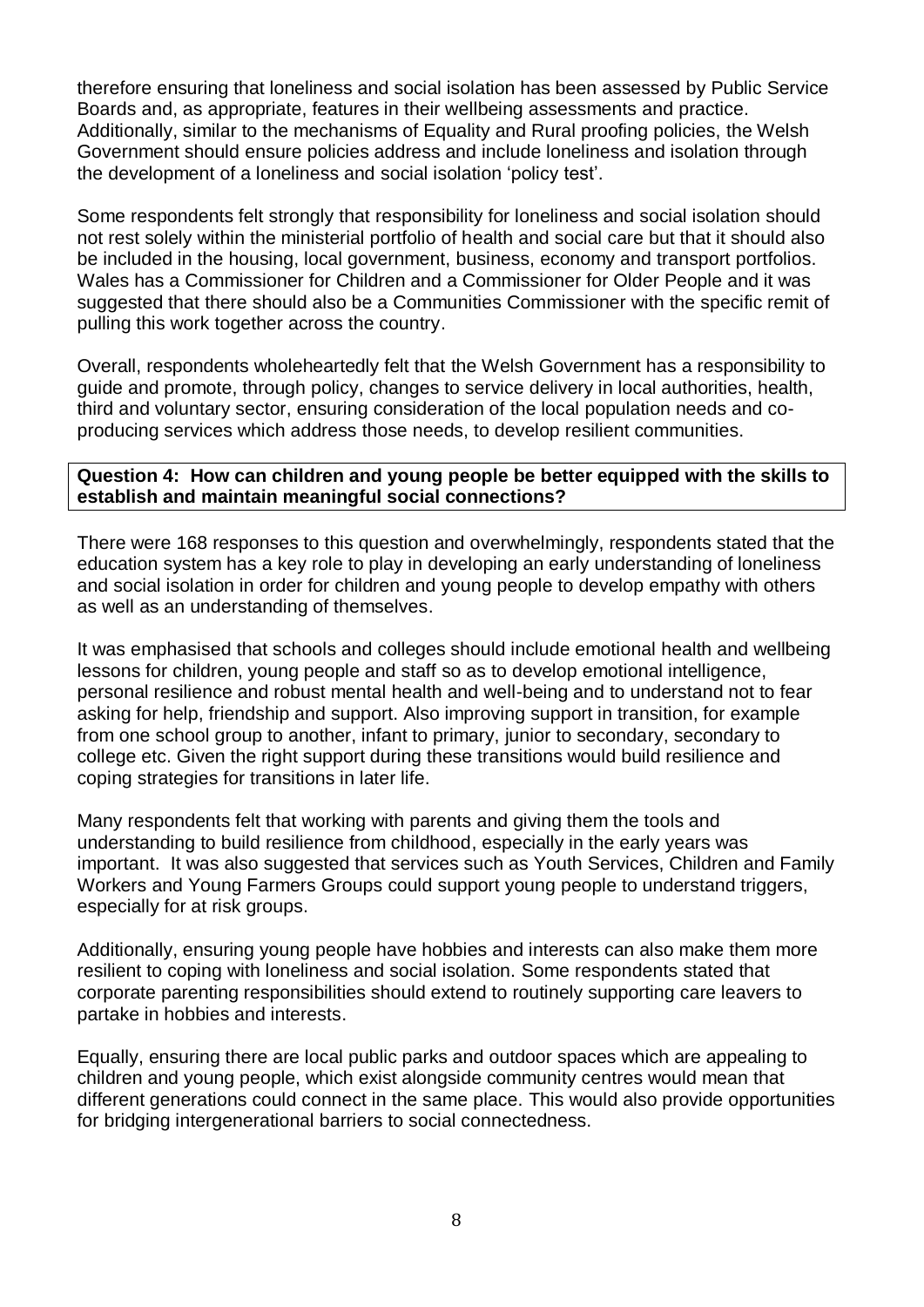#### **Question 5: How do we ensure that schools can better support children and young people who may be lonely and socially isolated?**

There were 163 responses to this question and a strong view that schools are in a prime position to identify children and families that are at risk of social isolation and loneliness. Seeking the correct support early on will help to positively shape later interactions and relationships. Additionally, the education system also has a key role to play in developing an early understanding of loneliness and social isolation in order for children and young people to develop empathy with others as well as an understanding of themselves.

Many respondents felt that all teachers, classroom assistants and other school staff needed to be trained to recognise the need for support among children who are exhibiting signs of loneliness and social isolation, encouraging the removal of any associated stigma, learning how to spot triggers and address them and training in the use of nurture interventions/trauma informed approaches and adverse childhood experiences.

School staff might also benefit from further training about the impact that different family experiences and backgrounds might have on a child's development in order to understand how to support them best.

Many felt that school nurses are central to the promotion of the emotional and physical wellbeing of children and young people and they need to be involved with, and engaged in, initiatives aimed at minimising social isolation. Also school nursing teams must receive the right levels of investment and resources to enable them to carry out their roles effectively.

With due consideration to the high workloads of teachers, classroom assistants and in the few schools where there are school nurses, it was suggested that dedicated roles should be developed, funded directly from Government. These roles would ensure confidentiality, impartiality and individualised time for pastoral care and guidance throughout the school.

Schools could also offer volunteering, mentoring and befriending schemes where teenagers, young adults and older adults spend time in schools taking part in activities. Flexible and inclusive volunteering for young people should be promoted and/or coordinated in schools with a focus on intergenerational activity. Incentivising volunteering and participation in school life (eg reading schemes, anti-bullying initiatives) through the use of time banks was an option discussed. Schools can be community hubs for intergenerational activities such as reading, IT support & gardening. Suitable adults, especially older people, could be invited into schools to help with 1-1 reading and to act as mentors.

Strategically, Welsh Government should explore how education policy and inspection can support this initiative by recommending schools include strategies to combat loneliness and social isolation in their inclusion policies, have a zero tolerance to bullying, have well constructed social media policies which emphasis the balance of social media and face-toface interaction and have robust safe-guarding reporting processes.

There was clear acknowledgment that schools cannot do this alone and there was considerable support for partnership approaches with third sector organisations who can deliver (both in school time and outside) activities that are designed to increase social skills. This may include role play; the development of a buddy system or the provision of activities that are designed to bring people together as the outcome.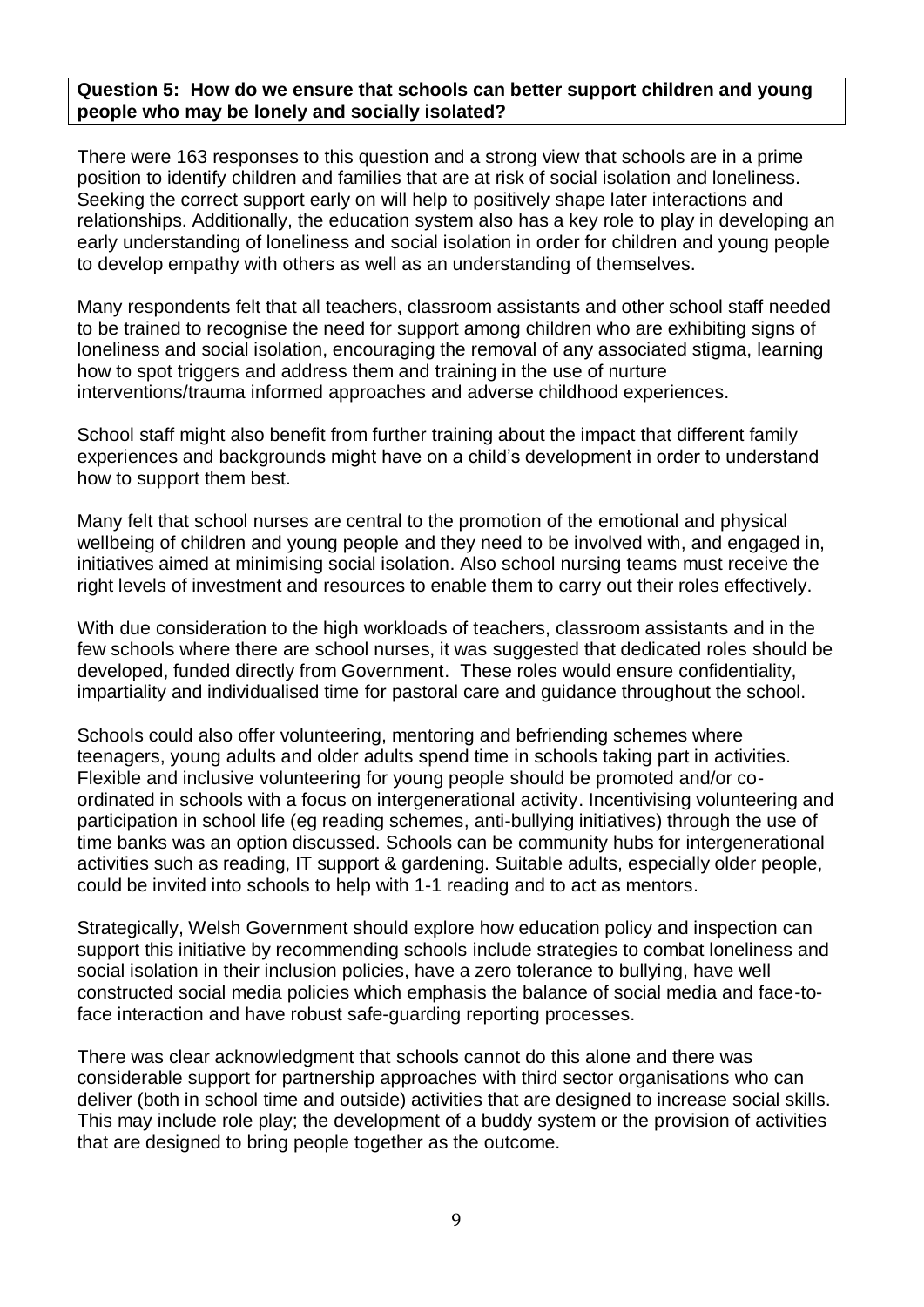Importantly, it was recognised that young carers need to be identified as early as possible and supported and encouraged to seek practical help. A suggestion was that the Welsh Government should roll out the Carers Trust Wales young carers passport scheme throughout all schools in Wales.

An emphasis must also be given to students who are being home schooled, disabled or are travelling some distance from home to school for language or religious preferences, to ensure that those young people have the opportunity to meet with peers, and that, where appropriate, parents have an opportunity to connect with others.

#### **Question 6: What more can the housing sector do to reduce loneliness and social isolation? How can the Welsh Government support this?**

There were 195 responses to this question and overall agreement that the housing sector has a crucial role to play in tackling loneliness and social isolation. There was a strong view that housing developments need to be planned in the context of the wider network of social and community resources. Infrastructure, travel opportunities and places for people to meet need to be an integral part of the planning and building of new housing developments. Access to quality green spaces for leisure and social contact, walkability to facilitate wellbeing and facilities that encourage people to go out into the local community where they can have chance meetings with neighbours, as well as community meeting spaces, places to sit and public toilets were all considered to be important in facilitating social interaction. Consideration of children and young people's needs for suitable space to play, enjoy recreational activities, and for socialising was also considered to be vital.

Respondents also identified the need to consider the impact of good neighbourhood design on community cohesion. Poor design, barriers, poor lighting, alleyways, the structures of buildings and streets, and an absence of quality green spaces has been shown to inhibit individuals use of space and can prevent people leaving their homes. Involving communities in the design and planning of local spaces and housing developments was felt to be important as well as learning from good architectural practice in other areas/countries which focus on community building and togetherness.

It was felt that the Welsh Government has a key role to play in ensuring that planning regulations prioritise all of these considerations.

Many respondents felt that a range of different housing provision across Wales which is varied and caters for diverse needs was important so that as people age they have the option of remaining within their communities. They also felt that it was important for people to live in good quality housing and that maintaining and developing the Welsh Housing Quality Standard was key, as was improving the supply of homes built to Lifetime Homes Standards. Some respondents felt that more age appropriate private sector housing should be developed to enable people to downsize and free up larger homes for younger households and families. Some also felt there was more the Welsh Government should do to assist older people who wanted to downsize such as assistance with moving costs and associated legal processes.

A few respondents commented that there was a lack of accessible and adaptable homes both within the private and social housing sector for disabled people and those with sensory loss and expressed disappointment that there was no target for building accessible homes within the Welsh Government commitment to build 20,000 affordable new homes by 20121. Some felt that developers should be encouraged to ensure houses are as wheelchair and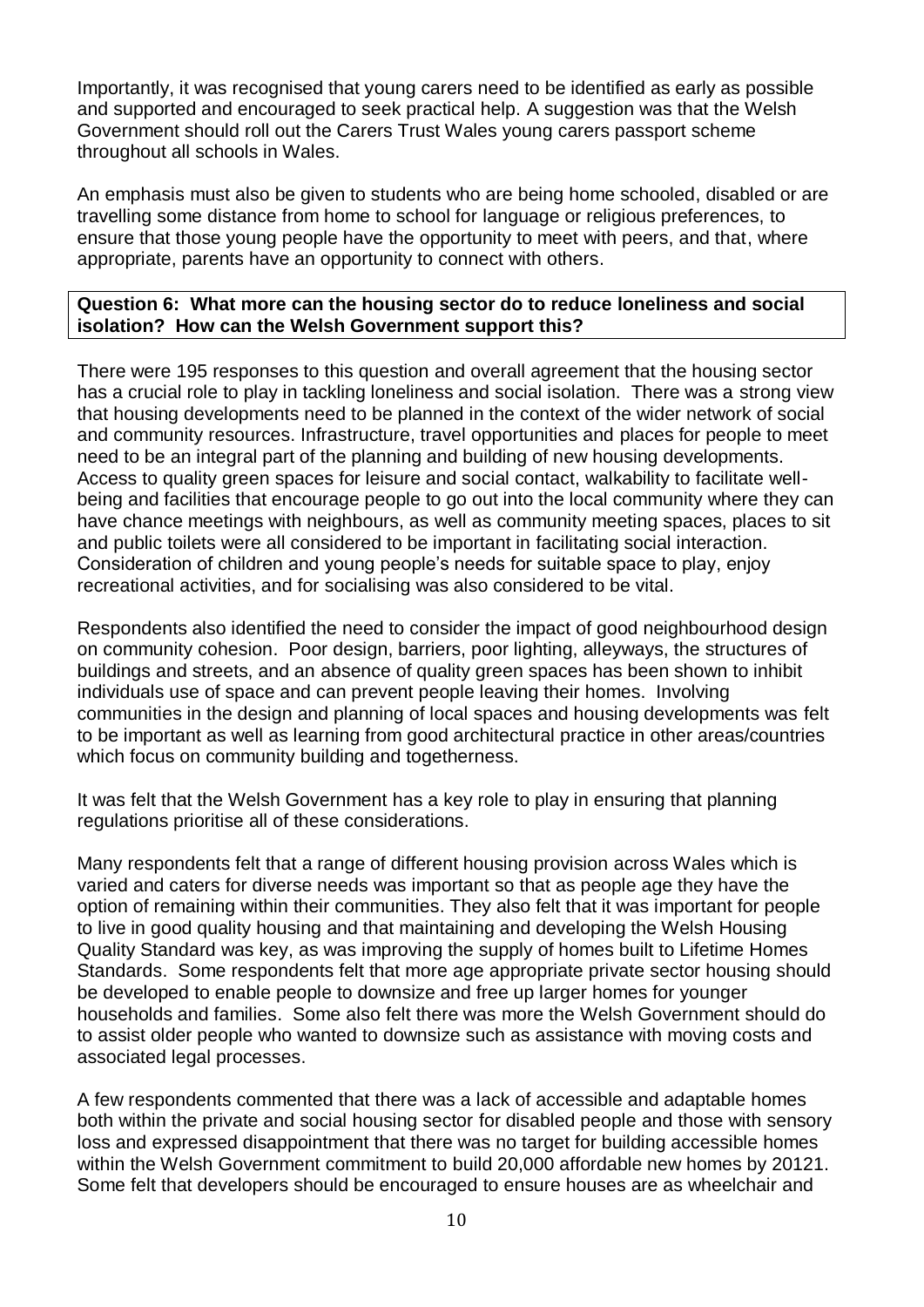dementia friendly as possible perhaps through financial incentives and a number of responses commented on the need to simplify and speed up access to home adaptation grants.

One respondent suggested that ensuring people continue to lead independent lives at home was increasing the risk of them becoming lonely and isolated and that there needed to be alternatives to this readily available. Retirement village developments that were large enough to sustain shops, leisure facilities, eateries etc. within the site was suggested as one such alternative reducing any need to travel and enabling social services/health care to be more focused and efficient.

There was acknowledgement that loneliness and social isolation can be experienced in a range of different settings and whilst some advocated for greater investment in extra care housing schemes for older people, others made the point that these schemes can still lead to loneliness and social isolation as available funding does not always allow for the staffing levels needed to deliver a vibrant community within the buildings. Models of supported housing within communities were suggested as an alternative when delivered in a small and person centred way to support older people to continue to be part of their communities.

Whilst communal areas are available in housing schemes for the over 50s these could be better used and 'opened up' to increase community activity. An example was given of the Royal Voluntary Service which has set up social groups operating out of the lounge areas of local care homes and sheltered housing schemes in South Wales with the explicit aim of encouraging residents to get involved in something new and encouraging local people in the community to come in and interact with the residents.

Other suggestions included encouraging, investing in, and supporting co-housing groups and encouraging more shared accommodation to help in the provision of cost effective housing and the creation of households that can provide mutual companionship.

Many shared the view that housing associations/providers already do a great deal to support tenants to establish and maintain social connections through a range of different tenant support programmes and community development programmes. For example, a number of housing associations are taking an asset based approach, which, instead of focusing on the deficit of an area or community focuses on the strengths or assets. Within this approach, the professional isn't seen as the expert who does things to, or for the community, rather they assist the community to do things by themselves, for themselves. Housing associations are also increasingly managing programmes and projects around improving tenants' health and wellbeing.

There were a number of suggestions as to what more housing providers could do and these included reinstating community officers, allocating funds for community projects, investing in housing stock and the formation of residents groups in all areas and across all tenures. Being aware of who, and how many, people are in their properties was also suggested so that people who live on their own and who may be at risk of loneliness and social isolation could be put in touch with others in similar circumstances.

It was also reported that housing organisations should ensure that people are housed in an area where they have established networks i.e. with accessible amenities and transport links, or close to family and friends. They should also engage with young people to ask them what types of accommodation they would like to live in, particularly care leavers, and also people with a learning disability. It was also felt that more support should be given to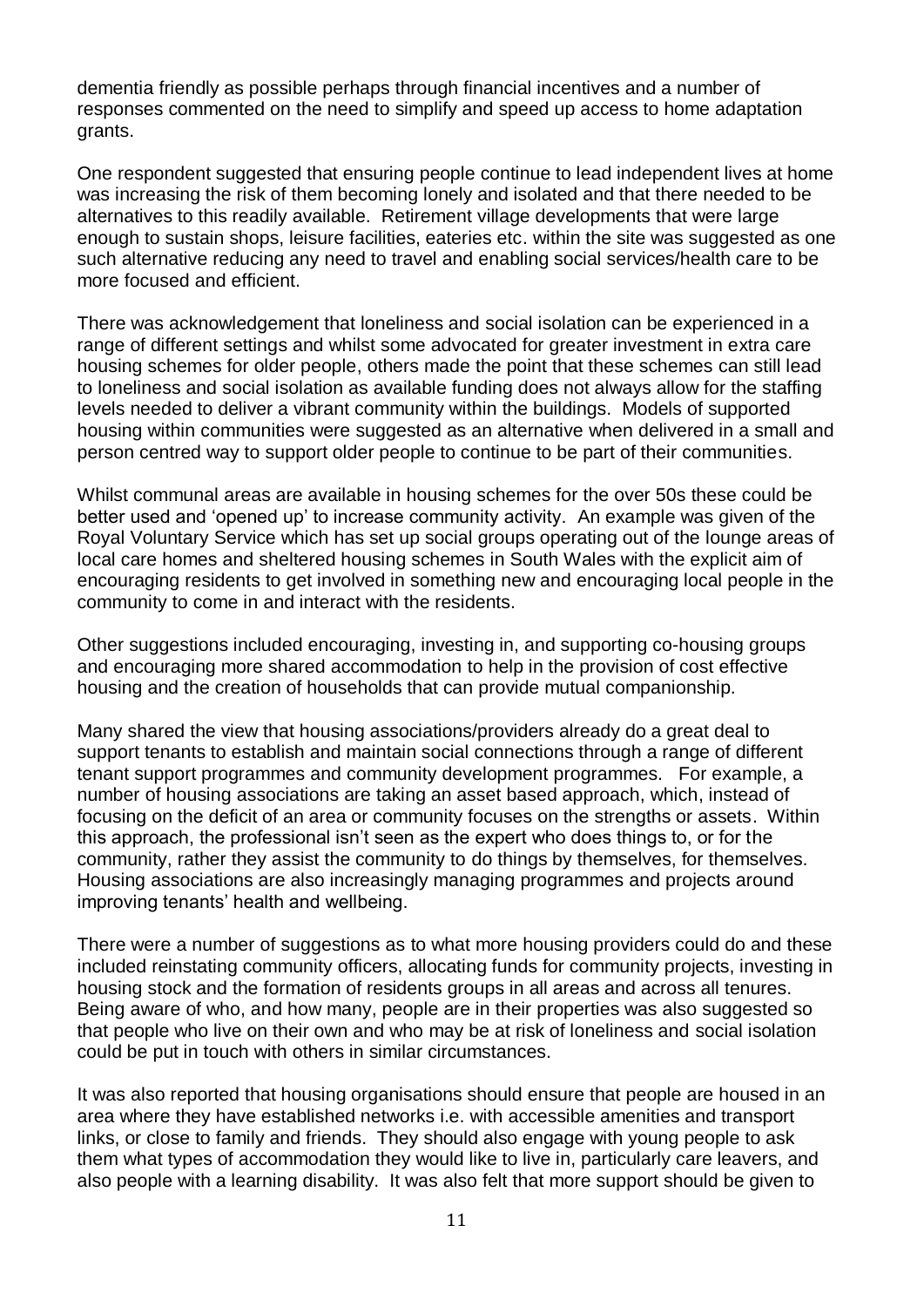young people to maintain their tenancies by addressing loneliness and social isolation and the associated mental health difficulties that come with them.

A common theme among respondents was that awareness training for staff working in housing support services and care homes etc. should be provided so that they can identify better those at risk of being lonely and isolated and help address this. One respondent felt that the principles that underpin a trauma-informed approach, which is being adopted across the housing sector, would be similarly effective in ensuring staff are more aware of the risks of social isolation and loneliness.

Alongside suitable accommodation, housing related support services were felt by some to be essential in playing a part to ensuring vulnerable people and families can maintain a home and focus on developing positive links with the wider community. Maintaining a focus on housing related support (Supporting People) services that cover mandatory outcomes such as, feeling part of the community and managing relationships would be helpful in understanding how housing services can impact directly upon loneliness and social isolation.

A few respondents also felt that there was a need to identify what levers are in place to encourage private landlords to help address these issues.

There was a commonly held view that there needs to be continued investment in the prevention of homelessness and homelessness related accommodation. Ensuring adequate provision of supported housing and temporary accommodation is available for homeless, vulnerable people and those in crisis is vital to provide a safe haven and central point to enable individuals and families (in many cases) to start to think of beginning to integrate into the wider community and focus on building social networks and reducing social isolation. This includes the provision of bespoke supported accommodation for particular client groups such as young people, people with mental health issues, people fleeing domestic abuse and other housing related support needs.

#### **Question 7: What more can the Welsh Government do to support the improvement of transport services across Wales?**

There were 148 responses to this question and a strong view that the availability of public transport has a vital role to play in tackling loneliness and social isolation. Also that lack of public transport is a particular issue in rural areas. Many felt that public transport needs to be more affordable and available in all areas and on all days of the week including early mornings and late evenings.

The key issues that many felt need to be addressed to ensure the continuous improvement of bus transport throughout Wales include reliability and punctuality, information and marketing, bus services standards, network accessibility, integration between all modes of transport and bus stop infrastructure.

A number of respondents stated that transport services need to be more accessible for those with sensory loss with audio visual displays and staff who can inform and communicate in an accessible way. Public transport, particularly buses, need to be able to allow more people in wheelchairs to be able to have space e.g. some buses only have space for one wheelchair. Some respondents felt that there is also an issue with people who may need some low level support to get in and out of transport and no support available or drivers stating that health and safety prevents them from helping. Good moving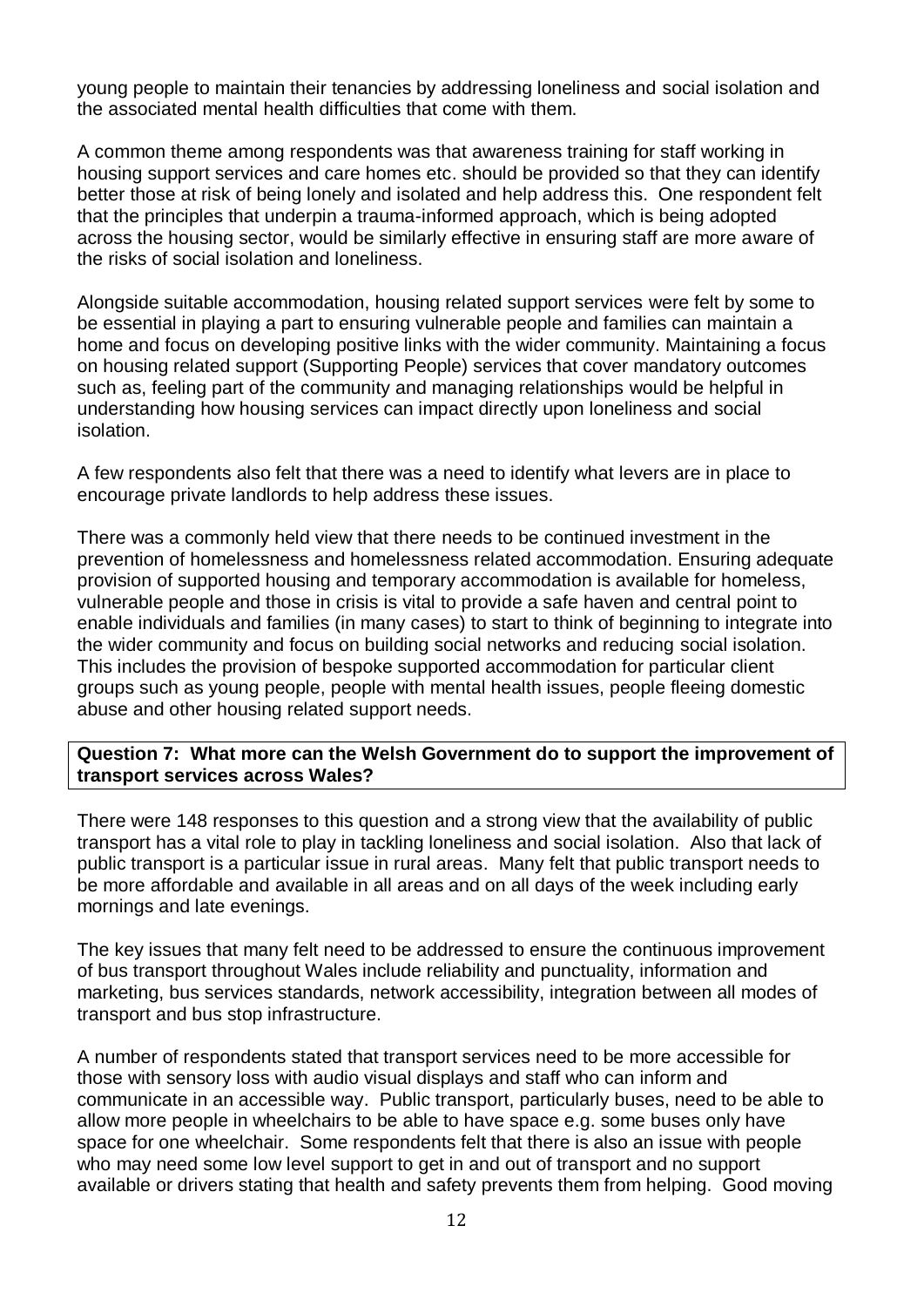and handling training and techniques should be standard training available to bus and taxi drivers.

Some felt that the Welsh Government could do more to recognise (and fund) the vital role that community transport services play in helping people who have few other transport options to have social contact. This needs to be more than a conversation about community transport running alternatives when commercial or subsidised services aren't available or accessible. It has to be about how community transport can improve connectivity to our rail network, open up public services and improve access to our bus networks; it needs to better explore how community transport can contribute to the plurality of transport providers in a more joined up way to improve transport provision as a whole.

It was also suggested that the Welsh Government should look to create a way of consistently measuring the social and economic value that community transport brings, particularly in the arena of health and social care. The Welsh Government was also urged to continue to put pressure on the UK Government about reducing barriers to setting up community transport.

Some were of the view that to further improve transport services in Wales, the Welsh Government needs to include taxis, private hire vehicles and local transport operators in its vision for integrated public transport to ensure that those in rural areas have the ability to independently get around and enable social interactions. It was also suggested that car sharing schemes and pooled vehicle arrangements could be supported where communities have identified a need and interest in exploring this.

There was continued support for the free concessionary bus scheme for over 60s but concern about the Welsh Government's proposals to increase the eligibility age to bring it in line with a woman's pensionable age given the considerable contribution the scheme makes to tackling loneliness and social isolation. There was a suggestion that the scheme could be means tested because not all people over 60 require one and support provided instead to those on low incomes. It was also suggested that the scheme could be extended to include private hire vehicles for those who have difficulty accessing bus routes due to mobility issues or because they live in remote locations.

Young people report that transport issues are a significant barrier to play and socialising. This includes the costs of public transport and families being able to afford using cars (both costs of running cars and of parking charges); the infrequency or unsuitable timings of public transport services; and a lack of safe alternative travel options for walking or cycling. Subsidised travel for young people was therefore felt to be important by a number of respondents. There was support for the recent announcement of the extension of the My Travel Pass to 21 year olds. However, some respondents also wanted to see free bus travel for care leavers as they are a particularly vulnerable group.

Whilst the Active Travel Act 2013 was viewed positively some respondents felt it has had little impact. Active travel (walking and cycling) lends itself to a more social and less lonely experience, and contributes to wider health and wellbeing aims and it was felt that much more could be done to turn the ambition of the Active Travel Act into reality.

Some expressed the view that a more integrated passenger transport network that meets more needs has to be built from the ground up, building on existing assets and capacity within communities. Often services are commissioned in isolation, or without reference to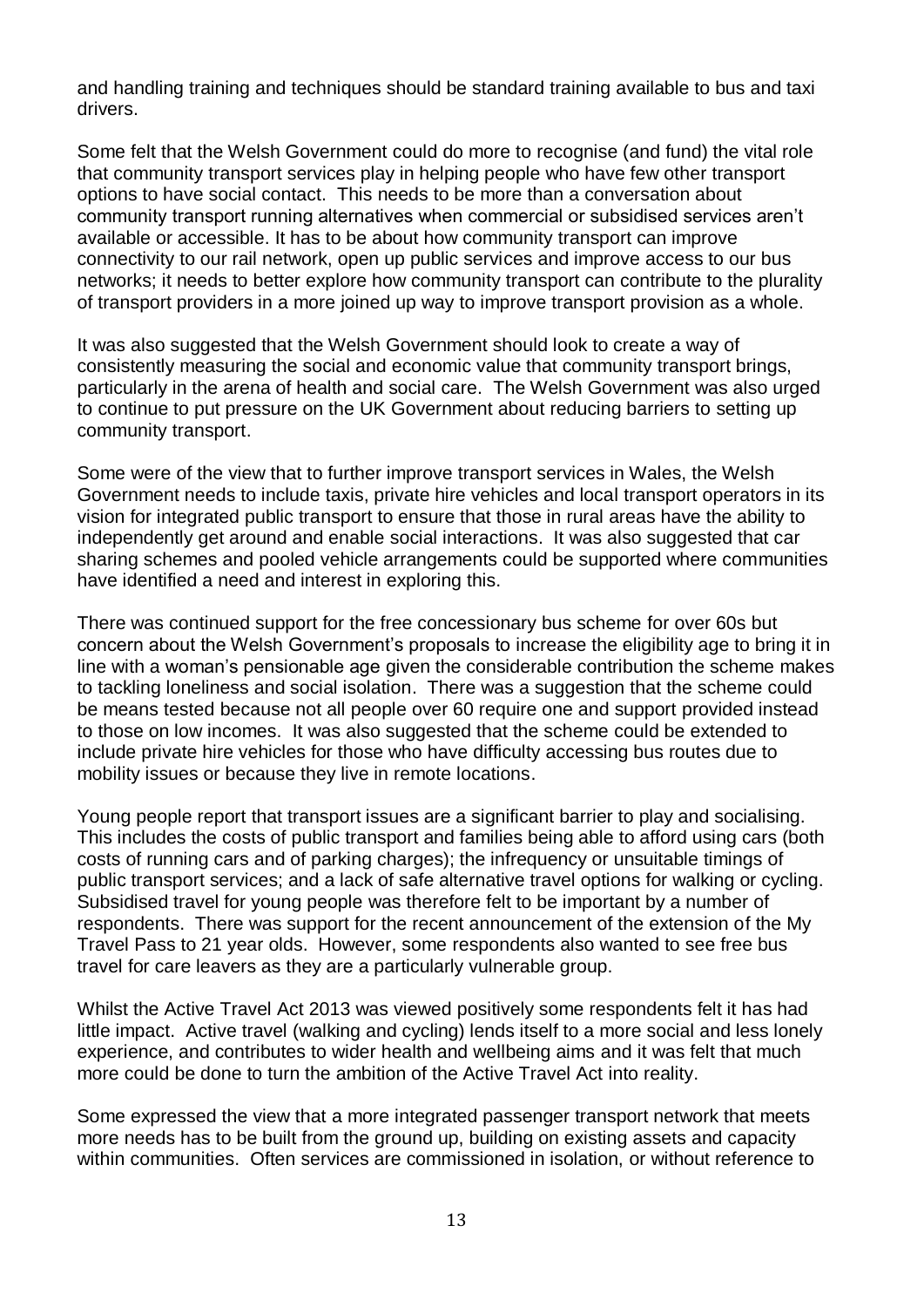the wider public need. All services when commissioned need to show how they will integrate with existing service and help provide a greater plurality of provision.

In rural areas few services are commercially viable without public subsidy and it was felt by a few respondents that bus subsidies should be prioritised for supporting organisations that alleviate acute social isolation and to incentivise the creation of services in areas that are poorly served by conventional passenger transport services. To help with public subsidy in walking, cycling and public transport, proper return on investment including health impacts must be included. It was suggested that there should be a closer link between the responsibilities and the budgets of health and transport.

#### **Question 8: How can we try to ensure that people have access to digital technology and the ability to use it safely?**

There were 154 responses to this question. Whilst there was broad support for the Welsh Government's digital inclusion programme 'Digital Communities Wales' there was a view that the Welsh Government needs to continue to invest to ensure every community in Wales has access to high speed broadband.

However, there was a strong view that investment in learning as well as infrastructure is required. As well as having access to broadband and equipment, people need to know how to use digital technology. Some felt that the Welsh Government could support more schemes to show people of all ages how to get online and identify apps and facilities to increase contact opportunities.

Many respondents suggested that there should be increased availability of libraries, including mobile libraries, community centres and other public amenities as access centres to free or subsidised digital technology. However, classes and drop-in sessions need to be better advertised. Some suggested that digital technology should be subsidised where cost is a barrier and that a basic tablet should be provided free to lower income households. It was suggested that these could be achieved by ensuring local authorities have a digital inclusion strategy and action plan and that more people are trained to become digital heroes/champions.

It was widely stated that uptake of digital technology amongst older people is low and that this group needed to be specifically targeted, although it also needs to be recognised that not everyone has the capability or wish to learn how to use digital technology. There also needs to be better awareness of scams and robust and easy to use systems of identifying and reporting scams.

There was a lot of support amongst respondents for intergenerational digital schemes that involved young people assisting older people and many examples of where this already takes place were given, including the Welsh Government funded Digital Heroes scheme. It was felt that schools and colleges should be encouraged to participate in such schemes because of the benefits to both younger and older people.

Training adults and children to use technology safely was a common theme, and the role that schools and the curriculum could play in this was stressed. One respondent commented on the lack of accessible information relating to online safety and that training on how to access services and remain safe online needs to be accessible for disabled people and inclusive of those with a learning disability. Many wesbites and online media still do not confirm to digital accessibility standards for disabled people.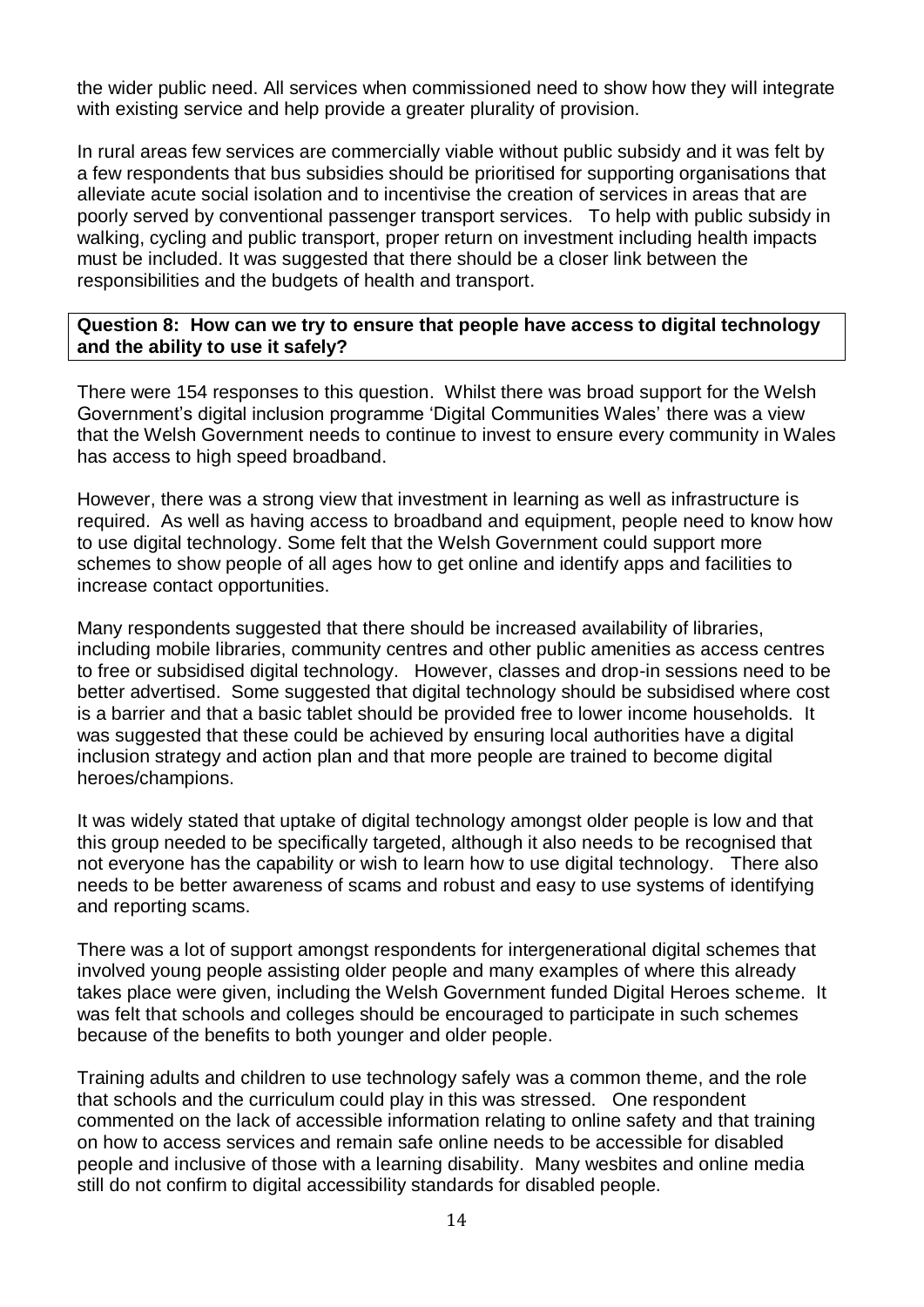A few felt that more research needs to be done to identify the risks and benefits of digital technology and how it is used across the life course. Digital technology can contribute to social disconnectedness and therefore should not replace face to face contact. Initiatives based on online communication, involvement or booking need to co-exist alongside other methods that facilitate social contact and human interaction. The Welsh Government has a vital role to play in ensuring that technology is designed in a way that strengthens human relationships.

**Question 9: What experience do you have of the impact of social services on addressing loneliness and isolation?**

**Question 10: What more can the social care sector do to tackle loneliness and isolation?**

There were 129 responses to question 9 and 185 responses to question 10. There were many positive experiences cited along with examples of social services led initiatives that were having an impact on loneliness and social isolation. Whilst there were some negative experiences given of social services, not all of these were relevant to tackling loneliness and social isolation and focused on instances where people had not received a timely assessment or had not received a service.

There was a general view that the social care sector needs to have a greater role in tackling loneliness and social isolation. However, there was also acknowledgement that austerity and cuts in public services have impacted on the ability of social services to do this.

The role of the social care workforce in addressing these issues was raised by many respondents who felt that there needs to be better awareness of loneliness and social isolation indicators amongst professionals and of what support exists within communities to address these issues and how to access it, so that they can refer people to the services they need.

Linked to this, the view of some respondents was that despite the Social Services and Wellbeing (Wales) Act 2014, the 'What Matters' conversation does not routinely and explicitly explore people's satisfaction with the quantity and quality of their social relationships within all environments including Single Points of Access, health and social care, and commissioned care and support providers. The discussion needs to be evidenced and an action plan put in place if necessary. A few stated that more needs to be done to increase the uptake of Direct Payments and that information and guidance (in an accessible format) should be made available about how they can be used to access social activities, for example through pooling arrangements.

The point was also made that the social care sector has an important role to play in destigmatising loneliness and social isolation: a social care professional is in a prime position to introduce the topics of loneliness and/or isolation into everyday conversations to establish if they are having a detrimental impact.

Shared information about community connectors, social prescribers and local third sector initiatives, supported by a shared referral route and clarity around data sharing, would further enable social care professionals to support those individuals who were lonely and isolated.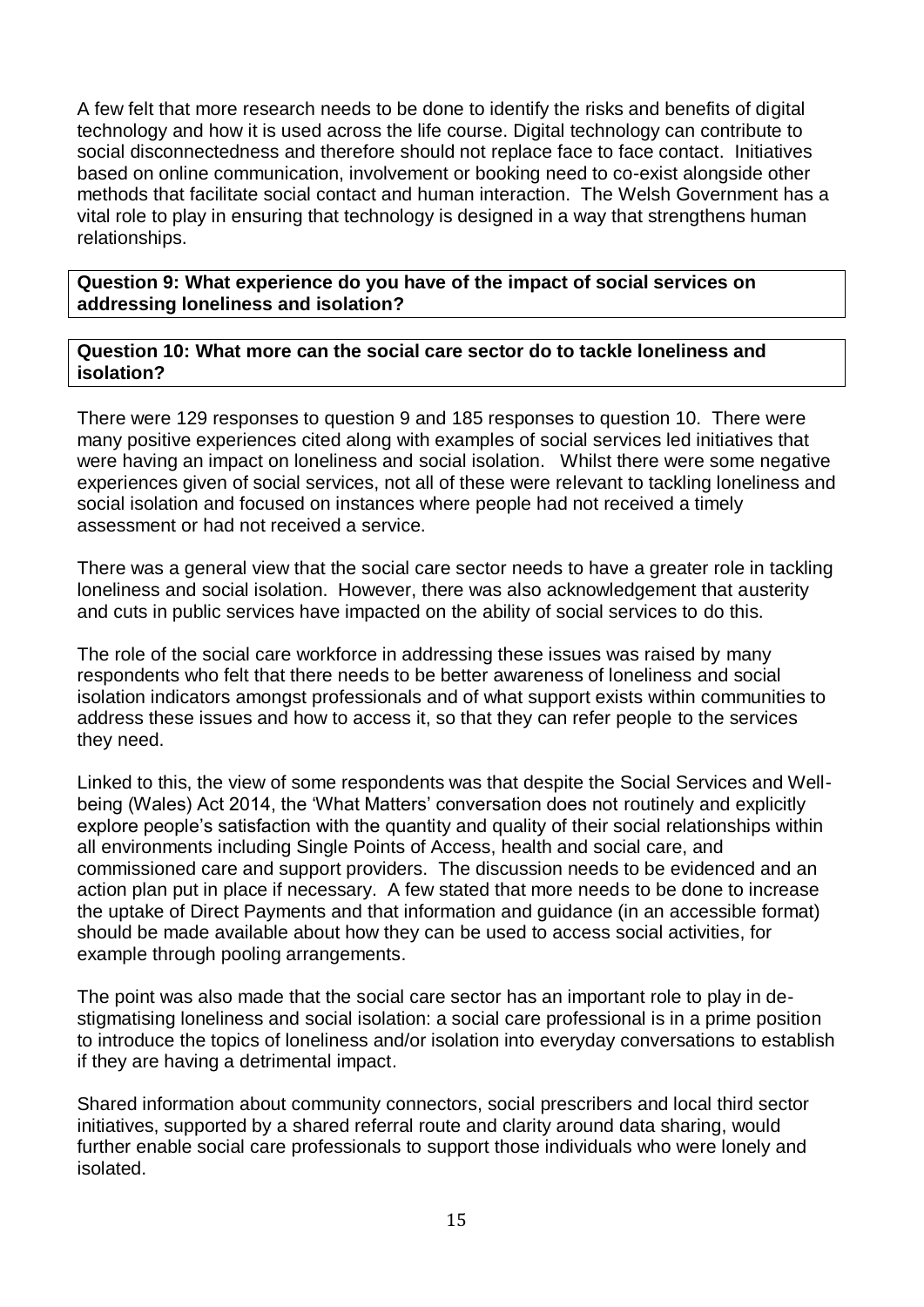Many felt that the social care sector needs to ensure that paid care workers are given adequate time to visit clients. They stated that current time and task models of care do little to foster interaction with housebound clients due to time restrictions on domiciliary care visits. For older adults, with absent or dispersed networks these visits may be the only social interaction they receive. Also, creating an environment where an individual sees the same care worker each day and is able to build up a relationship with them was felt to be important.

Encouraging, supporting and resourcing social enterprise and community groups to provide local support was a strong message. Respondents felt that this would facilitate strong, supported and resourced community level structures that can provide opportunities for social activities, can use local networks to spot when people are in trouble and need help, can offer volunteering and other opportunities for people to 'give back' and provide responsive support as and when needed.

Some felt that the commissioning of services should be co-productive, with guidance issued to commissioners to embed co-producing with citizens; users of services and their carers across the age range. The view was also expressed that there should be a move away from commissioning block contracts for a 'whole service' towards micro-commissioning to support existing groups and enable the establishment of new ones. Also, it needs to be made clearer and easier for smaller organisations to respond to commissioning tenders with response times and requirements proportionate to the organisations size and capacity.

Support to enable carers, including young carers, to have a life outside of the caring role and to have greater access to social activities and breaks was raised by many respondents. Funded support and appropriate respite for carers needs to be at the heart of a fair and sustainable care system and would reduce the risk of loneliness and isolation. For many, it is the social activities that are so important to reducing experiences of loneliness and isolation, but these are given a lower priority by social services than employment or attending medical appointments.

Access to information about what services and support are available was also felt to be important by many respondents. There was a commonly held view that DEWIS Cymru could be further developed to give richer information on local activities, groups and community based organisations and that further work is needed to raise awareness of the website and what it provides. It was also suggested that the Welsh Government and the sector could do more to promote infoengine, the directory of third sector services.

Another theme of the responses was the need to ensure that young people are fully supported when leaving care and well prepared for change. Loneliness and social isolation must be taken into consideration when considering whether to place a young person out of county. It was also recommended that the provision of Independent Visitors is commissioned by every local authority in Wales to provide a positive role model in a child/young person's life. Contact was highlighted as another issue for children and young people in care and that more should be done to maintain family relationships.

Social services cannot resolve the problems of loneliness and social isolation themselves and so there were also calls for greater partnership working between social services, health, housing, transport and the third sector. There needs to be strong links between the different sectors to ensure there are referral pathways that support people out of loneliness alongside other things that might be experienced. The success of community connector roles funded by local authorities and the third sector in providing one to one support to those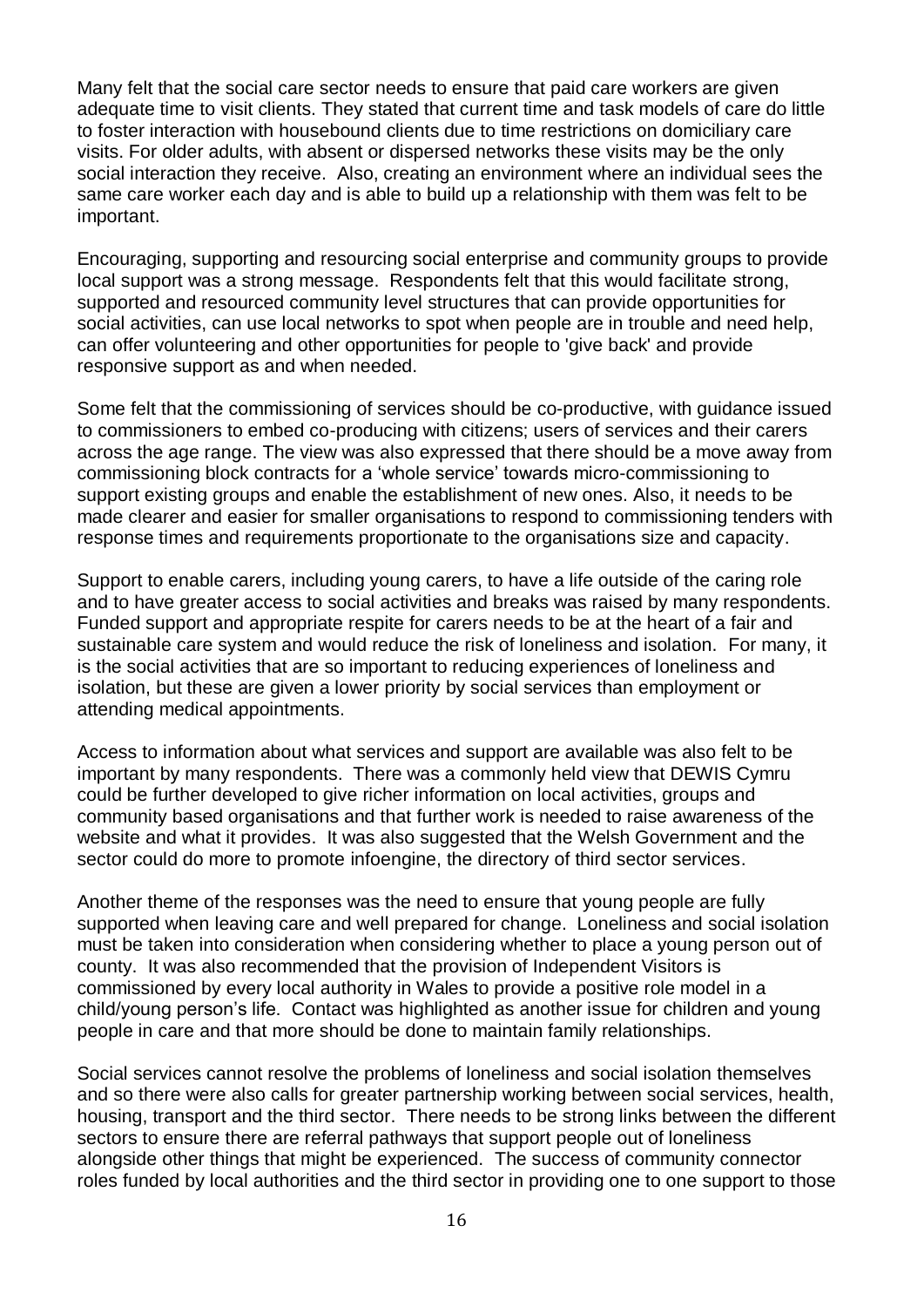who are lonely and socially isolated and in signposting to support and interest groups or to volunteering opportunities was raised by a number of respondents.

A few respondents commented upon the policy adopted by social services in some areas of limiting the use of Day Centres. It was understood that this is done against the backdrop of limited finances. However when looked at in the context of the loneliness and social isolation agenda it was thought to be short sighted. Day Centres at their core provide a service where people are brought together to meet, eat, relax, have the required care etc. Respondents felt that if there is to be a serious attempt to meet the needs of lonely and isolated people, the offer of a day centre should be expanded through innovative funding packages or partnerships.

#### **Question 11: What more can we do to encourage people who are at risk of becoming lonely and isolated to get involved in local groups that promote physical activity?**

There were 184 responses to this question and many respondents saw accessibility as being the main issue in encouraging physical activity and making it something easy and enjoyable to do. A lack of transport; cost of transport; location of activities; limited opening hours of venues; a limited choice of activities for all and the cost of taking part (entry or membership fees) are seen as being barriers to taking part.

In the absence of accessible scheduled transport, community/on-demand transport services and the use of lift-sharing amongst participants were seen as being helpful, especially for those who may struggle to arrive by themselves. Some respondents suggested subsidised travel would help in enabling more people to become involved.

A number of respondents commented that the development of out of town leisure complexes had prevented them from taking part in physical activities and greater support (footfall) and funding were required for local, smaller sports centres. They said the new centres were too far away, too large and thus, for those lacking in confidence, too intimidating to use. Some commented that instead of using new leisure complexes, activities could be held more locally such as in a library or day centre.

Awareness about what activities and support are available, was felt to be important by many respondents. Activities need to be well promoted, not just on-line, but in places where people often go e.g. supermarkets, council offices, libraries, GP practices, and in formats all can understand. It was felt also given the reach of TV and radio, advertisements using these mediums which could promote the benefits of inclusion, rather than the negative impacts of isolation, the fun to be had from taking part and some local success stories, would help to encourage some to try physical activity. One respondent suggested support from a large organisation, such as the Welsh Rugby Union, would be helpful in any awareness raising or promotion campaign.

In addition to promoting and advertising local activities, a few highlighted the importance of advocating the benefits to people's physical and mental well-being, for example, by raising awareness of the link between age, loneliness and dementia or the role strength, stamina, balance and coordination gained through exercise can have in doing day-to-day chores. Again, including some local success stories was seen to be of benefit here.

Linked to increasing awareness about local activities, social prescribing and an improved, up-dated and maintained DEWIS Cymru service were seen as being significant in signposting individuals which in turn could lead to improved well-being through involvement in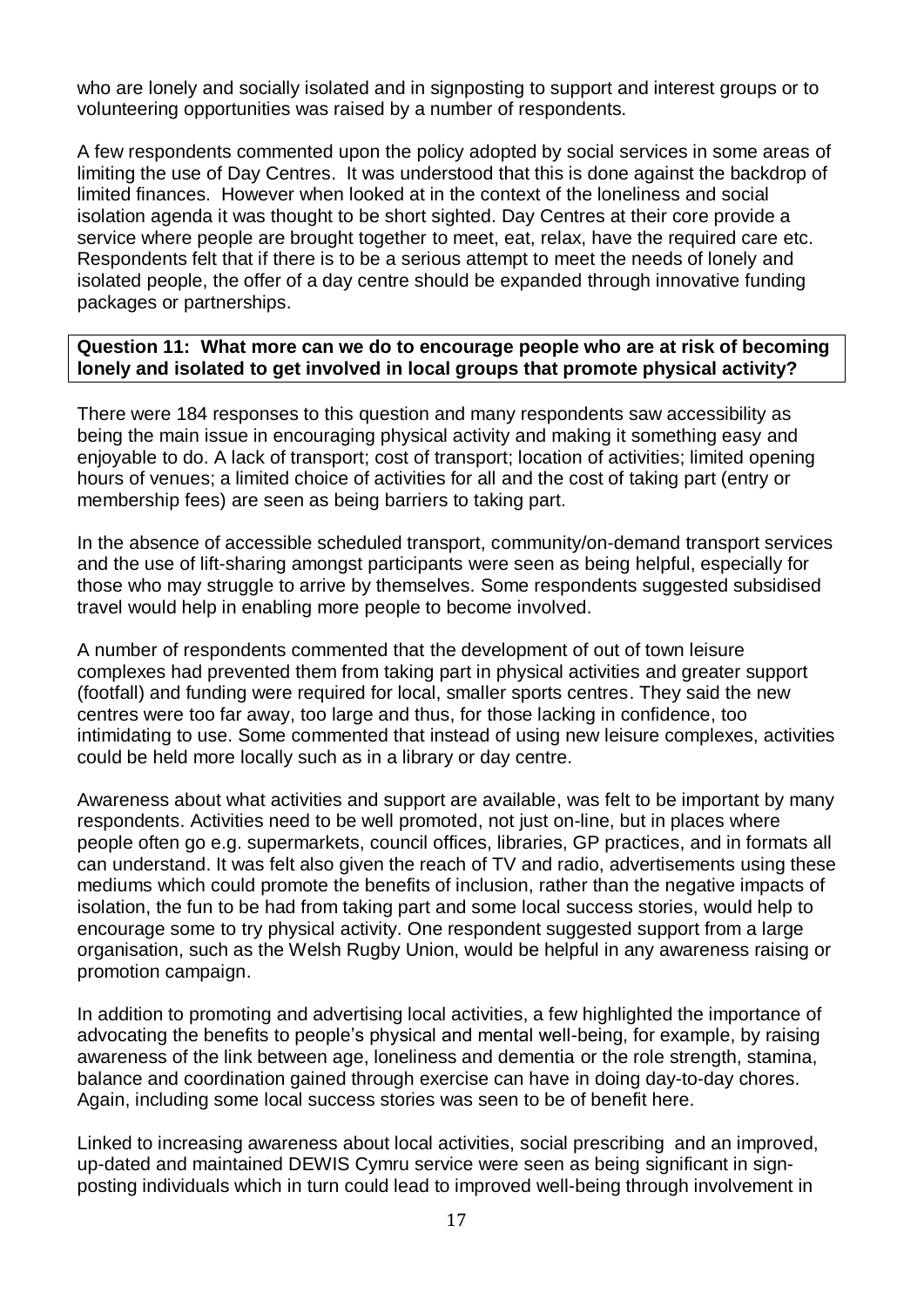physical (and other) activities and in making connections. For social prescribing to be effective however, it was pointed out that funding was necessary to ensure local services are in place.

It was highlighted that general encouragement and referral to services may not be sufficient for some; a more tailored, one-to-one approach being required, providing support to build confidence which is not withdrawn too soon. A variety of different terms were used in describing who could provide this type of support: community connectors; volunteers; befrienders; community co-ordinators; community support workers; buddies; mentors and peers. In addition to providing support, it was highlighted also by a few respondents that going to an activity with someone else tends to be more enjoyable than going alone. Linked to this, it was suggested that when promoting an activity, it would be beneficial to advertise whether a mentoring, befriending or buddying service was available.

Another recurring theme was the use of the National Exercise Referral Scheme (NERS); prescribing physical activity instead of, or alongside, medication for some individuals. Many suggested the established scheme be expanded to provide more opportunities for physical activity, such as linking up with the numerous ParkRun schemes. Some highlighted that through the NERS, the high financial cost of getting involved in physical exercise is no longer a barrier. Also by being given information and advice, many individuals may feel more confident in taking part, having had *permission* to exercise from their GP.

Disabled people who want to take part in physical activities can be faced with additional barriers such as finding appropriate instructors, adapted activities and equipment. One respondent suggested the Welsh Government funding in 2010-2013 to Learning Disability Wales to deliver awareness training in sports settings, could be built upon to improve access to services.

A number of responses queried why the consultation question had focused on involvement in physical activity and groups; pointing out that creative and non-sporting activities, such as knitting or gardening, were just as beneficial and some individuals prefer not to join groups.

#### **Question 12: In what other ways can health services play their part in reducing loneliness and social isolation?**

There were 195 responses to this question with many respondents seeing a clear role for primary care health services in helping to reduce loneliness and social isolation and identify those at risk. However for some their potential to do more could only be met by workforce issues being addressed.

GPs in particular were seen as being significant, given the frequency of contact they have with the local population; in 2016-17, 77% of the Welsh population visited their GP. In a survey by the Royal College of General Practitioners, three out of four GPs said they see between one and five patients a day who have attended mainly because they are lonely.

Midwives and health visitors were seen as key in identifying new parents at risk of loneliness or social isolation. Also by improving balance, strength and coordination occupational therapists could help to reduce the likelihood of a person falling and the related risk of becoming housebound and isolated.

For many the 10-minute appointment time was viewed as being too limited for health professionals and Single Point of Access assessors. A number of respondents felt the option of longer appointments was needed to enable practitioners to chat with patients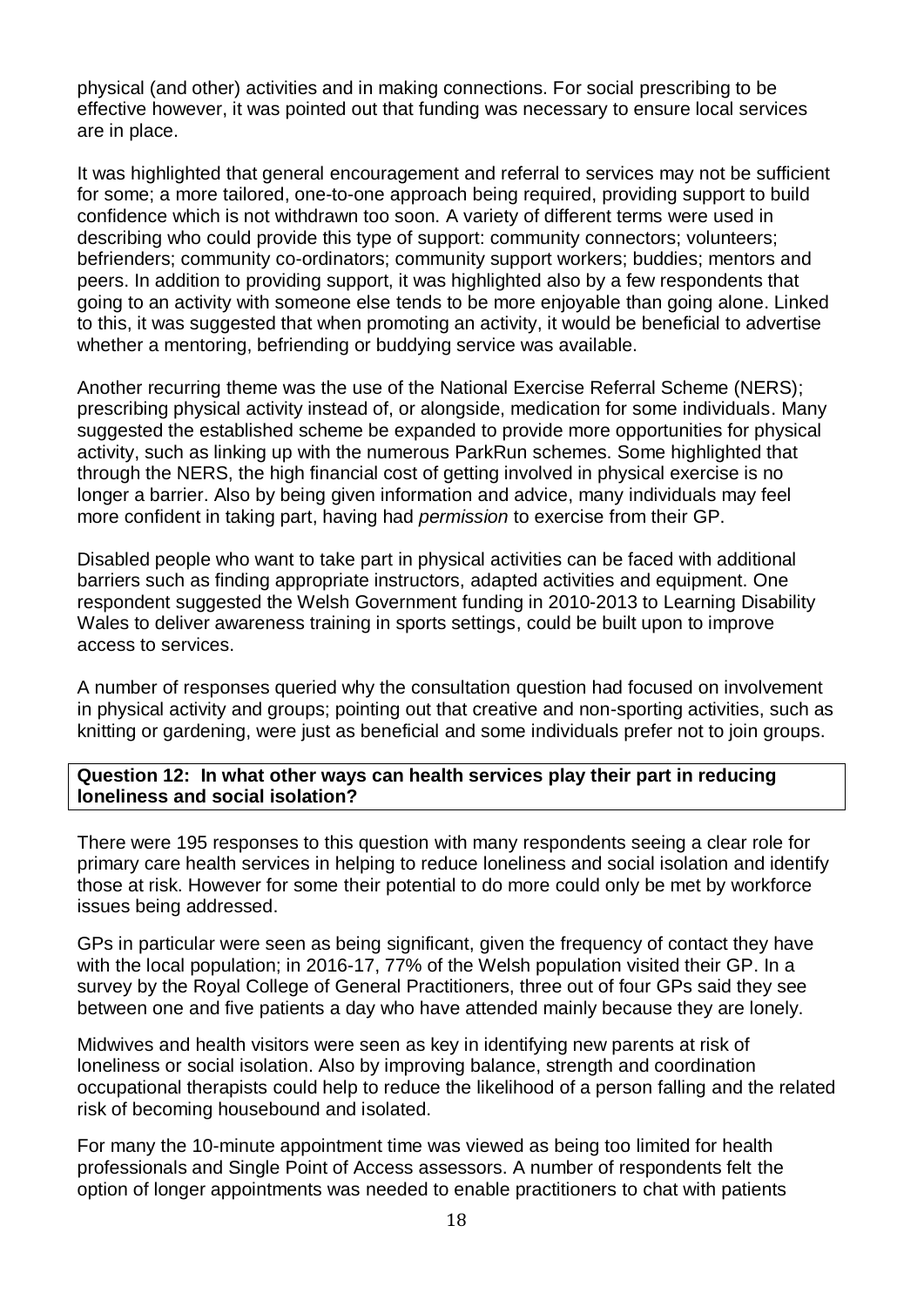about *what matters* to them (rather than what's wrong), finding out more about an individual's circumstances and what may be contributing to feelings of loneliness or social isolation. One respondent recommended automatic home assessments for those presenting at GP surgeries without medical need.

Many respondents said there needed to be more information available in primary and secondary care waiting areas promoting local activities and support services. Given the increasing demands on the health care workforce, a number of respondents saw a clear role for the third sector, volunteers and particularly social prescribers in helping to reduce loneliness and social isolation by: following-up on cases referred by clinicians; signposting individuals to appropriate local services; providing timely support and information about local services; and helping to prevent issues from escalating. For social prescribing to be effective however, it was stressed that adequate funding is required.

A number of respondents highlighted the importance of training for all health care students and staff, including reception staff, on: mental health; well-being; the triggers of and the stigma surrounding loneliness and social isolation; and the provision of local services. It was suggested loneliness and social isolation could be imbedded in assessment tools, such as discharge plans from hospital and routine health checks. Also if a practitioner suspects someone is lonely because of frequent attendance or their circumstances, screening questions could highlight those at risk.

The community pharmacy sector is very well placed to help patients and carers who maybe lonely or socially isolated. For many, visits to the pharmacy provide a daily, weekly or monthly opportunity for talking to people and seeing familiar faces. Many community pharmacies provide free (but not NHS-funded) delivery services which are of particular value in rural and isolated communities. The delivery drivers may be the only person a housebound and lonely person may see for a considerable period.

A number of respondents stressed the need for a less reactive and a more preventative, timely approach to dealing with health issues, in line with the preventative focus of Prosperity for All, the Social Services and Well-being (Wales) Act, the Future Generations Act and a Healthier Wales Plan 2018. Prevention of health issues was seen as being far less costly long-term than actually treating health issues. It was suggested a small proportion of the health budget could be utilised for prevention activities such as social prescribing or community learning activities.

Linked to a more preventative approach, many called for more integrated, partnership working between health, social care and the third sector.

#### **Question 13: What more can the Welsh Government do to encourage people to volunteer?**

There were 196 responses to this question. A large number of respondents recommended having a national Welsh Government-fronted awareness campaign to promote volunteering, with one respondent suggesting a campaign similar to that run for the flu jab. In doing so, it was seen to be important to stress the benefits of volunteering for the individual, the person receiving volunteer support and the community e.g. building self confidence; making new friends; gaining experience and skills that can be used to gain employment and strengthening community links. It was felt important also to officially recognise the role of volunteers.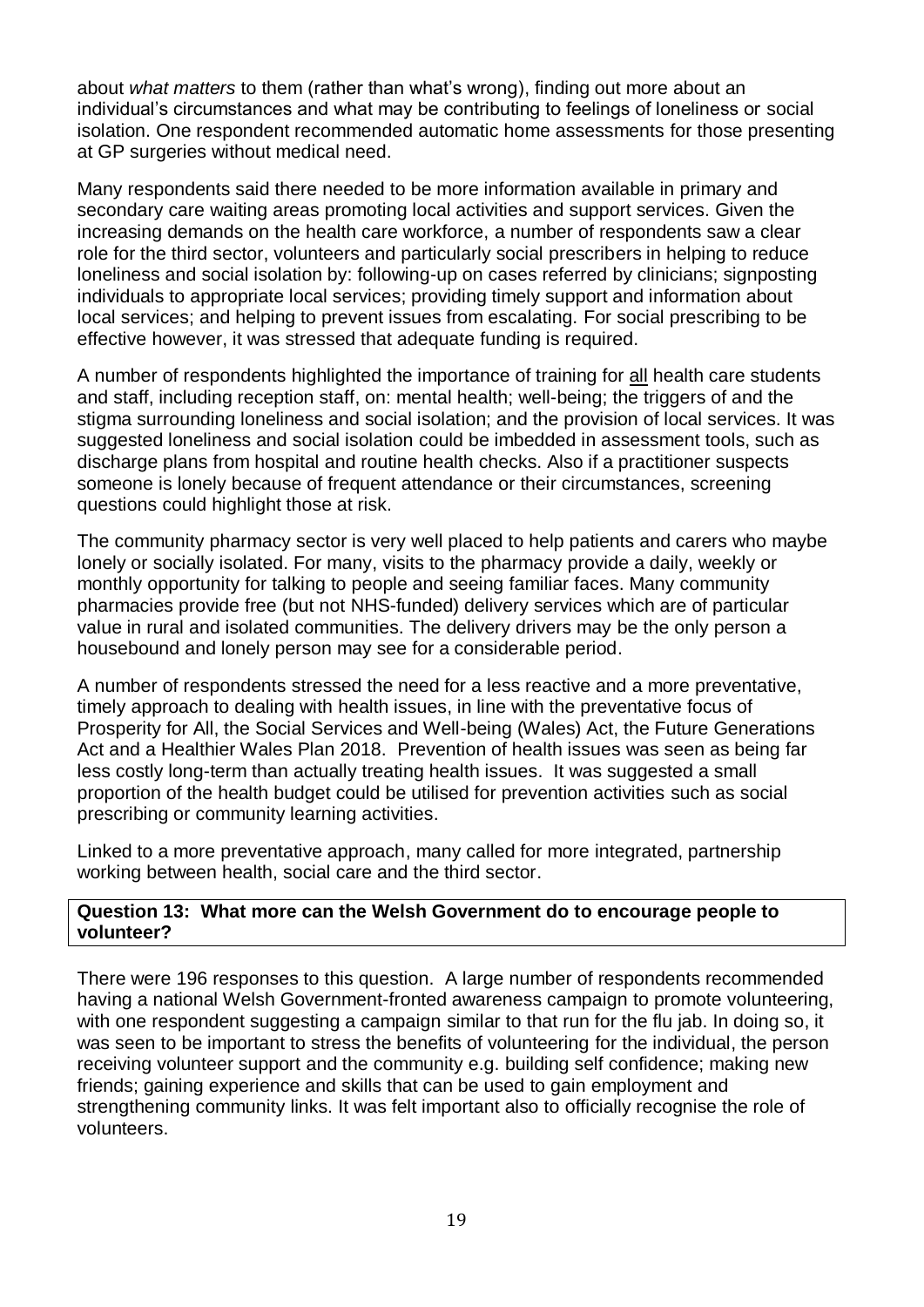Linked to this was the use of marketing campaigns which target different sections of the population and in a variety of ways (newspapers, posters, radio, and social media), highlighting where volunteers are needed and providing real-life, local examples.

Many respondents saw a role for *time credits* in that they offered an incentive (a 'reward' for offering volunteering time) and are seen as being a simpler, less formal approach than traditional volunteering schemes. In 2018, 59% of the membership of *Tempo* time credits (formerly *Spice*) reported they had not regularly given time to their community before earning time credits through participating rather than volunteering. One respondent highlighted however, asylum seekers were excluded from earning time credits and this needed to be addressed.

For those in education, within the Welsh Baccalaureate at GCSE and A-level, volunteering is a requirement and thus it has the potential to become a *normal* activity to do among the adult population. However, it was highlighted that children and young people often struggle to find opportunities to fulfil the volunteer requirements. One respondent suggested the Welsh Government look to fund their places within third sector and community groups which focus on alleviating loneliness and social isolation.

For those not in employment education or training, the possible link from volunteering to paid employment could be promoted: *volunteer to career.* A few respondents suggested there should be scope to have accreditation schemes to enable volunteers to acquire recognised 'points' for practical experience which are seen as approved skills or knowledge when applying for paid work or training courses.

A number of respondents highlighted the need to address issues with volunteering and claiming welfare benefits e.g. an individual on Job Seekers allowance being prevented from volunteering due to benefit rules. This could be addressed providing training for job centre staff to ensure they understand the potential benefits of volunteering, the rules about eligibility to volunteer and consequently ensure these rules are applied consistently or for the Welsh Government to work with the Department for Work and Pensions to enable volunteering as a route into employment. A few respondents suggested making volunteering a condition for being eligible for welfare benefits.

For those in employment longer working hours, greater commutes to work, an older retirement age and (financially) needing to be in employment, result in many not being able to afford financially to volunteer and/or have enough time to do so. To address this, a number of respondents suggested the provision of volunteer employee schemes to enable staff to have time back to volunteer (as is the case for Welsh Government employees), with one suggesting it could be made a requirement for statutory bodies to provide staff with time to volunteer in the local community. It was also suggested that the Welsh Government award contracts to employers who support volunteering amongst its staff or small start-up grants to voluntary organisations wanting to promote volunteering.

Also for those on a low, or no wage, consideration needed to be given to the impact of deprivation on the ability to volunteer with more universal provision of subsidised child care and public transport, access to flexible working arrangements and the provision of a universal basic income to help those who want to volunteer but are unable to do so.

Support for volunteering is a central feature of the Welsh Government's Third Sector Support Wales grant which is used to support formal volunteering projects that aim to recruit, support, train and place new volunteers with projects. However, many respondents said the financial cost of providing a volunteering service was a barrier and more long-term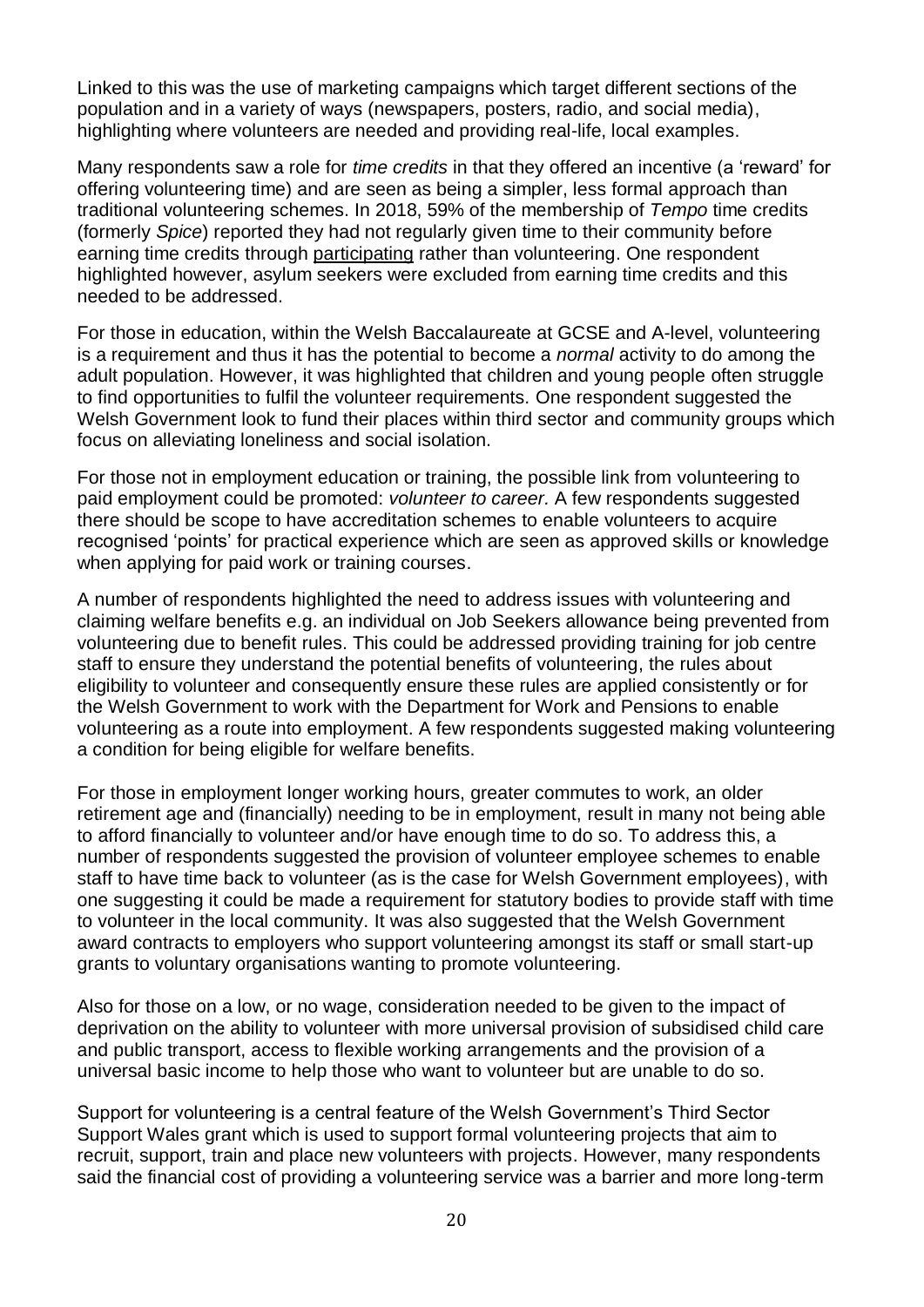funding was required.

The June 2018 launch of Volunteering Wales was seen as being positive for organisations and volunteers alike as it helps:

- organisations to recruit and manage volunteers, log volunteer hours, plan rotas and events, record training and experience and produce helpful reports
- (would-be) volunteers to find opportunities by searching for key words or distance from their home.

Not all respondents looked positively on volunteering; referring to it as unpaid labour which should not be used to fill in gaps in the workforce. Also one respondent highlighted the findings of the Welsh Government publication *A review of the basic principles of sustainable community-based volunteering approaches to tackling loneliness and social isolation among older people* which concluded volunteer support on its own is rarely sufficient and the use of paid staff is better for ensuring continuity.

It was stressed also that the response to tackling loneliness and social solation does not rely on an already-stretched voluntary sector meeting increased demand for services. Instead, the focus needs to be on encouraging everyday kindness and informal actions to strengthen relationships within communities, as opposed to formal volunteering.

**Question 14: How can the Third sector play a stronger role in helping to tackle loneliness and social isolation? What can the Welsh Government and other public bodies do to support this?**

There were 197 responses to this question with many respondents seeing the third sector as being the main source of support for those at risk of, or experiencing loneliness or social isolation. It is looked upon as being part of the community, and more approachable than official or statutory services and thus the preferred option for many vulnerable people.

A number of respondents said the third sector should receive greater recognition for the work it does. It was suggested existing schemes should be listened to and visited to enable Ministers, officials and public bodies to learn about the impact their interventions have had in reducing or preventing loneliness or social isolation.

A few respondents said the role played by the third sector was limited by accessibility issues, e.g. not having transport to get to a venue and activities finishing too late with service users consequently being anxious about getting home in the dark.

Overwhelmingly respondents said longer term (i.e. three to five years), sustainable funding was required for the third sector to play a stronger role, in particular for smaller third sector organisations, as recommended in the Health, Social Care and Sport Committee's December 2017 report on loneliness and social isolation experienced by older people in Wales. Third sector organisations need a solid infrastructure to recruit, train, support and maintain paid staff and volunteers; all of which requires funding. It was highlighted that often by the time a scheme has been set-up and begun to work with lonely or isolated people, the funding comes to an end and the scheme has to stop.

A few respondents highlighted the importance of establishing a body of *what works* interventions, enabling organisations to be aware of services already on-going and evaluate existing services. Linked to this, a respondent said there need to be more joined-up thinking to avoid duplication of services.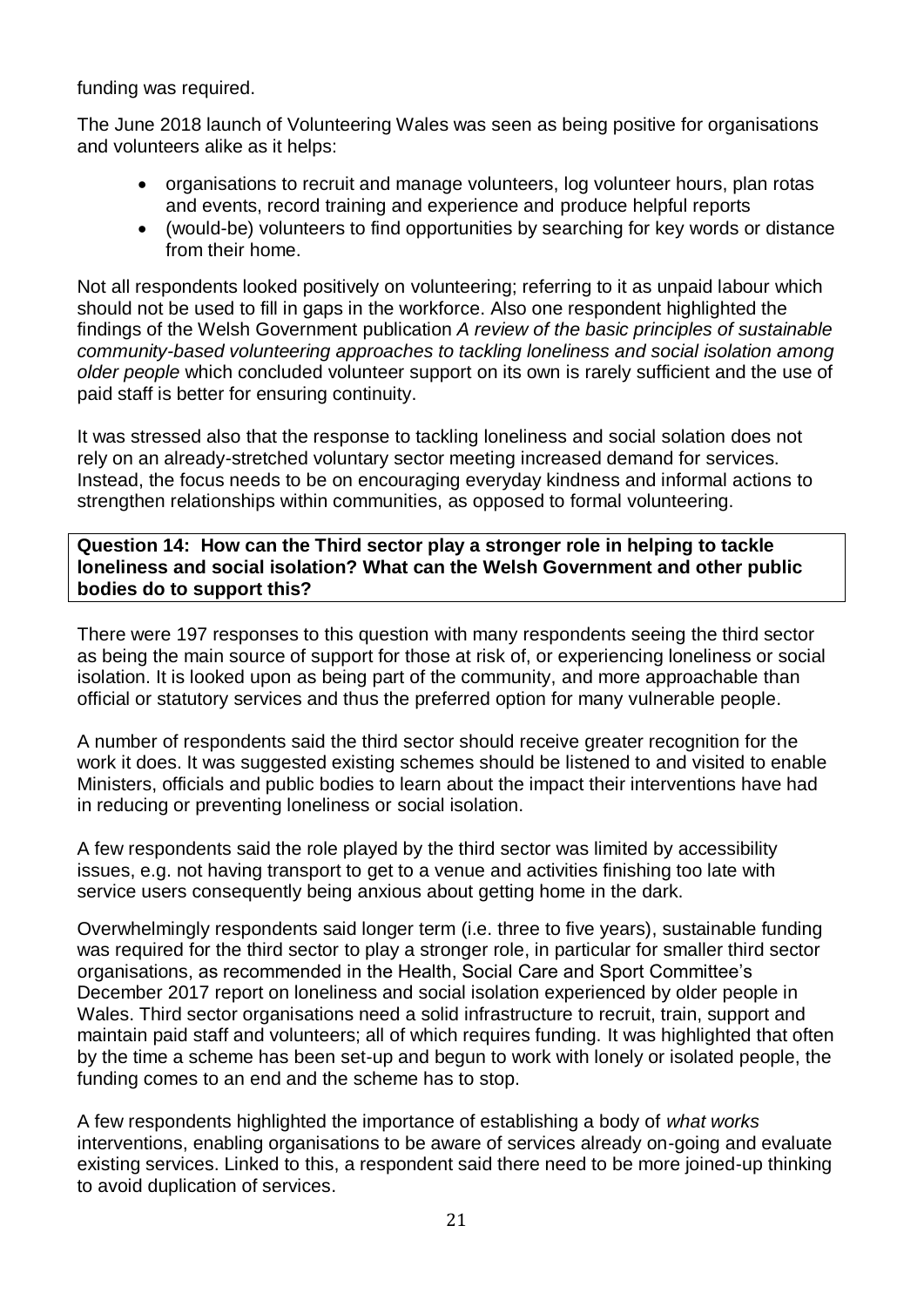The Social Services and Well-being (Wales) Act requires local authorities to promote nonstatutory services and provide advice and assistance on services and support available. It was questioned whether this was happening. Likewise, DEWIS Cymru was set up following the Act to promote well-being. However it was suggested that it is not being utilised and there is a lack of awareness about the service. To help address this a respondent recommended the Welsh Government look to further develop the use of and awareness of DEWIS to prevent, reduce and delay loneliness and social isolation at a local level, working with key stakeholders and encouraging all local authorities to ensure people are aware of how they can access information on groups and services locally.

#### **Question 15: How can employers and businesses play their part in reducing loneliness and social isolation?**

There were 153 responses to this question. The views expressed by respondents were largely the same across the board stating that employers and businesses definitely had a role to play in identifying and alleviating loneliness and social isolation. Employers and businesses should do more to implement and embed the Equality Act 2010 in the workplace so that staff feel more valued and supported for who they are. Doing this will likely improve morale and increase productivity. Related to this is more should be done to implement and embed the Equality Act 2010 to ensure high streets, tourist spots and public buildings and spaces more accessible to all people regardless of their protected characteristics.

It was felt that employers should spend more time getting to know their staff as people with lives rather than as just producers of goods or services. They should also start or continue their provision of mental health support in the workplace, either by in-house or bought in services and that pastoral care should feature more prominently in management/staff discussions. Managers and all staff should receive training in the trigger points for loneliness and social isolation, in mental health awareness and in issues that affect carers.

Employers should be able to identify local community services and activities to support financially or offer support in kind such as printing, venue space, refreshments and so on. Opening business premises for use by communities, in joint arrangements with local authorities, LHBs and the Third sector, was a common response as was the ability and capacity to signpost staff to support services and activities in the community. Related to this is the view that employers should build links with and work with community services to develop a directory of services and activities. This was considered to be a potential role for HR managers and ways in which this could be facilitated was via one to one and team meetings and via the introduction of staff suggestion boxes to generate ideas for activities in the community that employers/ businesses can arrange.

Some respondents suggested that employers should provide paid time off to facilitate staff involvement in volunteering activities and linked to this view is the suggestion that employers set up and offer time banking credits to enable staff to participate in community activities.

Some also felt that employers should ensure they provide staff with wide ranging preretirement advice including advice on how people can get involved in their communities such as via volunteering. Linked to this is the view that employers establish post-retirement staff networks so retirees can stay connected to the former workplaces, if that is what they want and related to this is that more should be done to promote social activities in and out of workplaces and that a budget is held to enable this.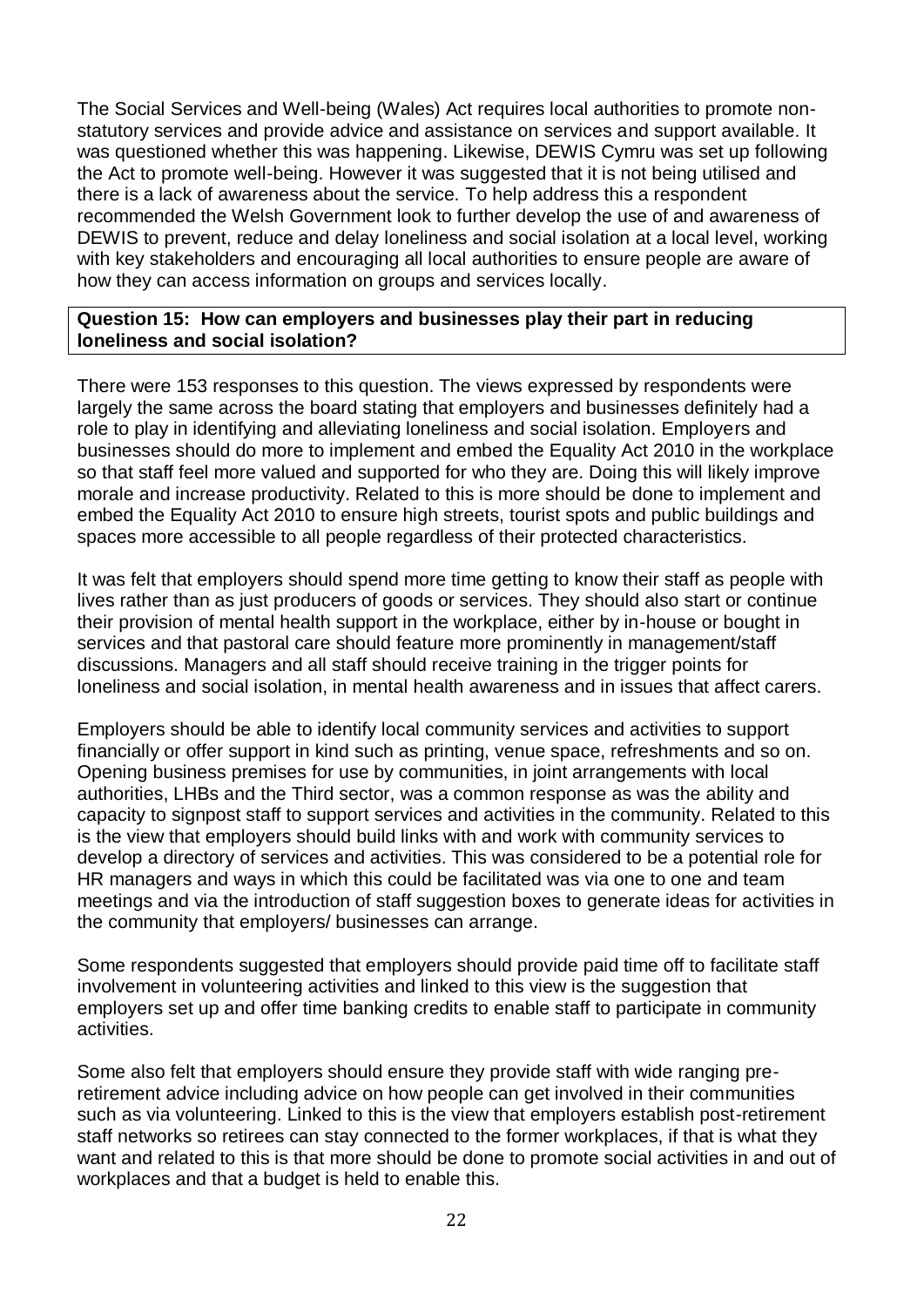Employers should do more to promote and support a proper work/life balance including flexible working and home working while also recognising that such ways of working can impact on the experience of loneliness and social isolation.

#### **Question 16: What more can the Welsh Government do to support those whom experience poverty alongside loneliness and social isolation?**

There were 143 responses to this question and the focus was on the negative impact of UK Government changes to the social security system, the provision of advice services, maintaining and increasing support to third sector and community organisations, reducing or removing the cost of services and activities, changing the Welsh Government's funding formulas and increasing the spread of funding available to tackle loneliness and social isolation to a wider range of funding streams.

Many were of the view that the Welsh Government should do more to lobby the UK Government/Department for Work and Pensions about the impact of the rollout of Universal Credit and other 'welfare reforms' such as the 'bedroom tax' and Working Tax Credit, on people's quality of life, recognising the recent Joseph Rowntree Foundation research which describes poverty as 'when a person's resources are well below their minimum needs, including the need to take part in society'.

Some thought that the Welsh Government should also do more to support the presence of Citizen's Advice Bureaux and other advice agencies and services across Wales (such as Age Cymru), to enable people to have access to advice about their rights and entitlements. Linked to this is that more should be done to support services which provide advice on financial planning and budgeting, to better equip and enable people to look after their money and that more should be done to support the 'income maximisation' schemes for older people, which are a feature of the Strategy for Older People, to advise and enable them to claim social security support to which they are entitled such as Pension Credit.

Another common theme was that the Welsh Government should increase financial support to third sector and community organisations which work with people in communities. A widely held view was the third sector tends to interact the most with people in communities and is trusted by them. Related to this is idea that the Welsh Government should facilitate the development of a Wales-wide Time Banking Network.

It was also suggested that the Welsh Government should do more to facilitate the provision of activities and transport that are free or low cost, by subsidisation, enabling more people from more places and backgrounds to participate in more aspects of life. Related to this is that more should be done to de-stigmatise poverty by enabling access to activities and transport for all people, not just those who are poor.

Another view was that the Welsh Government should change local health board and local authority funding formulas away from being purely population-based to including deprivation as a measure of local needs. Doing this would provide a more accurate and targeted distribution of funding.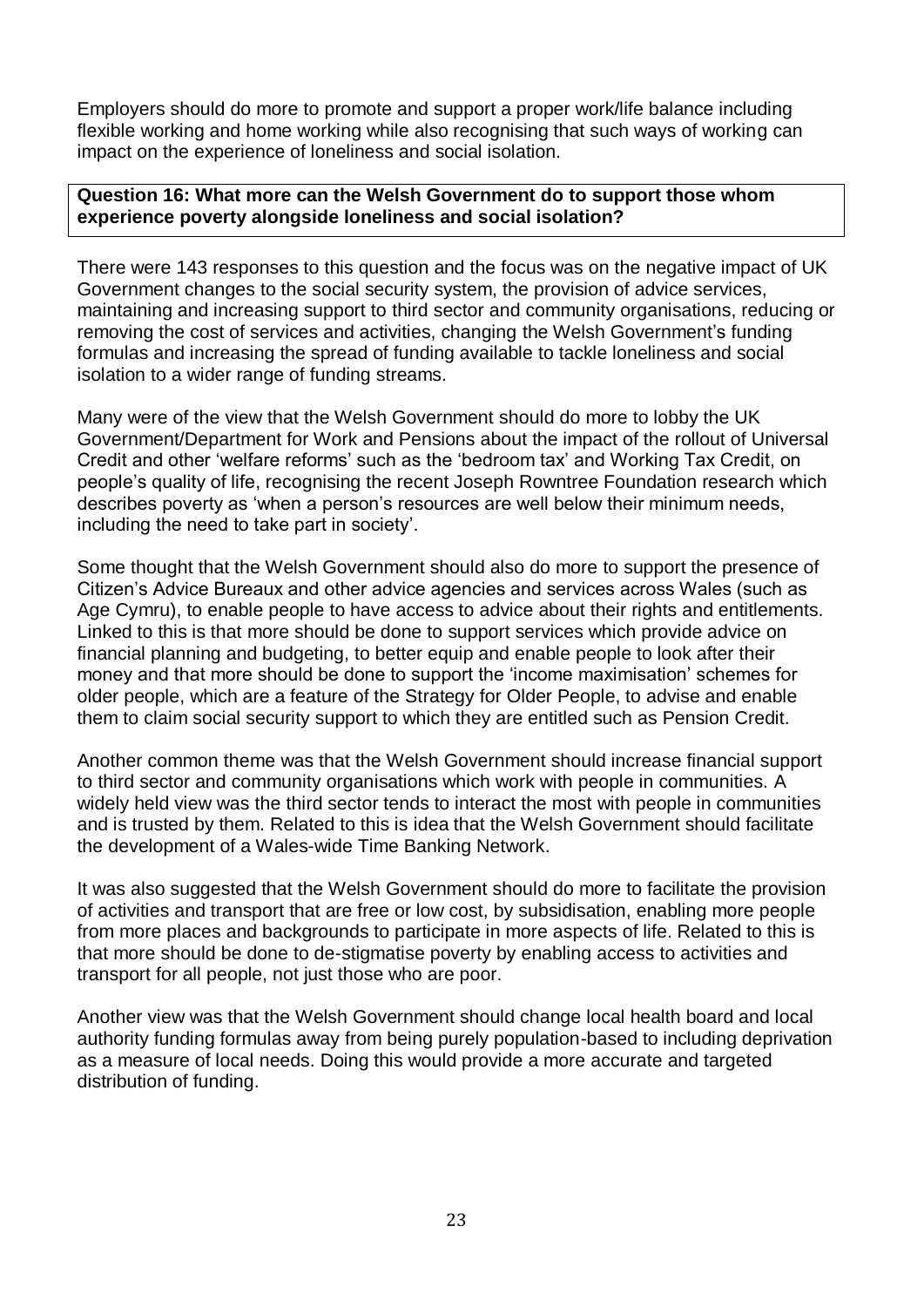#### **Question 17: What more can we do to build community resilience and support communities to combat loneliness and social isolation?**

There were 157 responses to this question and several issues and themes were raised. Many respondents suggested a role for Welsh Government in facilitating community resilience while a similar number of respondents stated that community resilience is best developed and maintained by and in localities.

There was a strong view that the Welsh Government should continue and extend support for existing funded programmes such as Ageing Well in Wales and subsidised public and community transport. There were some concerns raised about the closure of Communities First and that no appropriate replacement scheme had been introduced. Also that the Welsh Government and other funding bodies should consider providing 'seed funding' to community groups to develop and test ideas for activities in local areas and that social value clauses be built in to contract/tender documentation between local authorities/Health Boards/funding providers and those seeking to provide services and activities in communities.

Many respondents commented that local, community organisations are best placed to identify how their localities should be supported on a geographical or common interest basis. Related to this is that more should be done to develop Community Assets, where publicly owned and private sector buildings can be used for community purposes. Venues such as schools, pubs, office buildings, village halls, other council premises and so on, can be used out of hours for activities and projects which bring people together: 'strong communities are hard to create without physical places to meet'. Also in this respect, more should be done by the Welsh Government and local authorities to prevent the closure of these buildings and more should be done to recognise people as assets, with skills and knowledge as opposed to people being or having problems. This latter point is connected by many respondents with the idea of time banking and time credits.

There was wide support for the British Red Cross and Local Area Coordination 'Community Connector' models of support. These services have proven to have made a difference to people's lives in communities. There should be more investment in these types of services. Linked to this is the idea of developing the concept of 'Community Champions' or 'Community Ambassadors', perhaps funded by businesses to work across sectors at the local, community level.

Another suggestion was that there should be increased funding provided to support adult/lifelong learning, not just in respect of skills and employability but also for the purposes of social interaction and keeping brains active. Also that more use should be made of the social enterprise and co-production provisions of the Social Services and Well-being (Wales) Act 2014, recognising that the most sustainable solutions in communities are best designed and delivered by the people living in them.

#### **Question 18: Do you agree with our proposed approach? If not, what would you otherwise suggest?**

There were 138 responses to this question. Overall, there was clear, broad support for the proposed approach, recognising the importance of a life course approach, early intervention and preventative measures which seek to tackle the onset of loneliness and social isolation and, at the other end, the need to focus on support for the chronically lonely. Some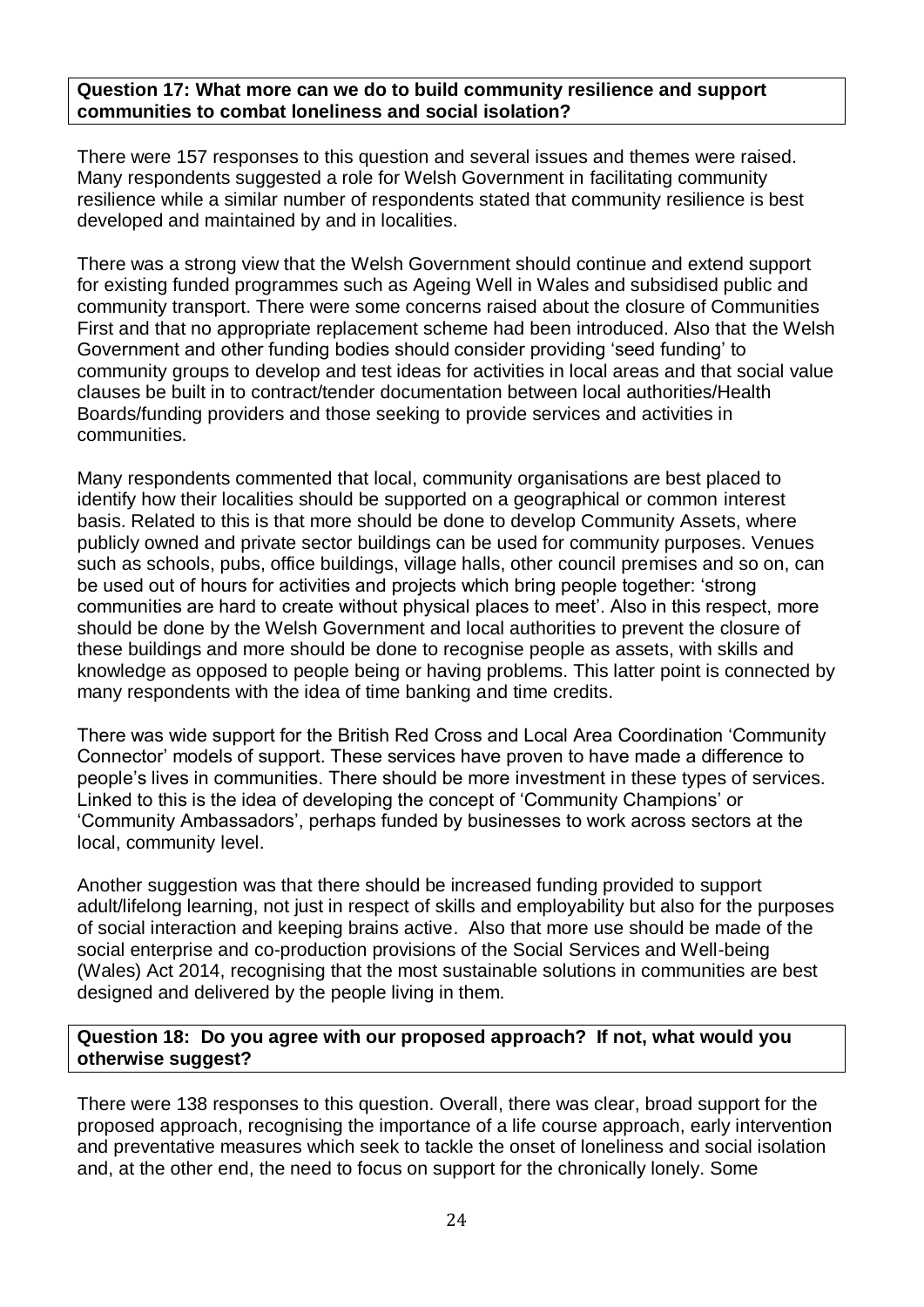particular issues were, however, raised as areas for additional consideration in the final strategy.

In order that the final strategy is successful in its delivery, there will need to be adequate funding from across the Welsh Government to support the actions it recommends, across the various sectors that will be implementing it. Related to this is the view that there should be a Ministerial-led group or taskforce/commission to oversee the strategy's implementation.

It was also felt that there should be defined roles in relation to the delivery of the strategy for the Public Service Boards, Regional Partnership Boards and the various fora which advise and oversee various public and third sector work in communities. Related to this is the view that the strategy should move away from being seen as a health and social care issue to more of an issue of developing and improving community infrastructure.

There should be greater focus on the role of communities in responding to their own needs, via processes of co-production and how they can be supported to help themselves, for the people within them to be seen as assets with skills and knowledge to offer.

Adequate space should be given in the final strategy to people's experiences of loneliness and social isolation and how they have been assisted by services and activities. The strength of the personal testimony cannot be underestimated. Linked to this is the view that examples of successful practice should be published alongside the strategy.

There should be greater focus on people's individual and social responsibility towards one another and in communities, supporting a culture of neighbourliness and kindness in a caring society. Linked to this is the view that the most appropriate focus for the strategy should be on universal actions that meet everyone's needs.

**Question 19: Are you aware of examples of successful interventions within Wales, or beyond, that you think we should be looking at?**

There were 133 responses to this question with examples of a wide variety of interventions given. These included small local clubs or groups but also larger scale initiatives or programmes operating at regional and national level and also internationally.

Whilst respondents noted a significant number of interventions/activities that are happening across Wales that may help to combat loneliness and social isolation, some indicated that they were unaware of what was available locally or how to access information or services.

Another common message was that too many initiatives fall by the wayside because they are not sustainable and funding needed to be longer term.

#### **Question 20: Are there other ways in which we can measure loneliness and social isolation?**

There were 174 responses to this question and many respondents commented that a significant number of people still do not identify themselves as lonely or socially isolated and this is therefore a key obstacle in how we measure them.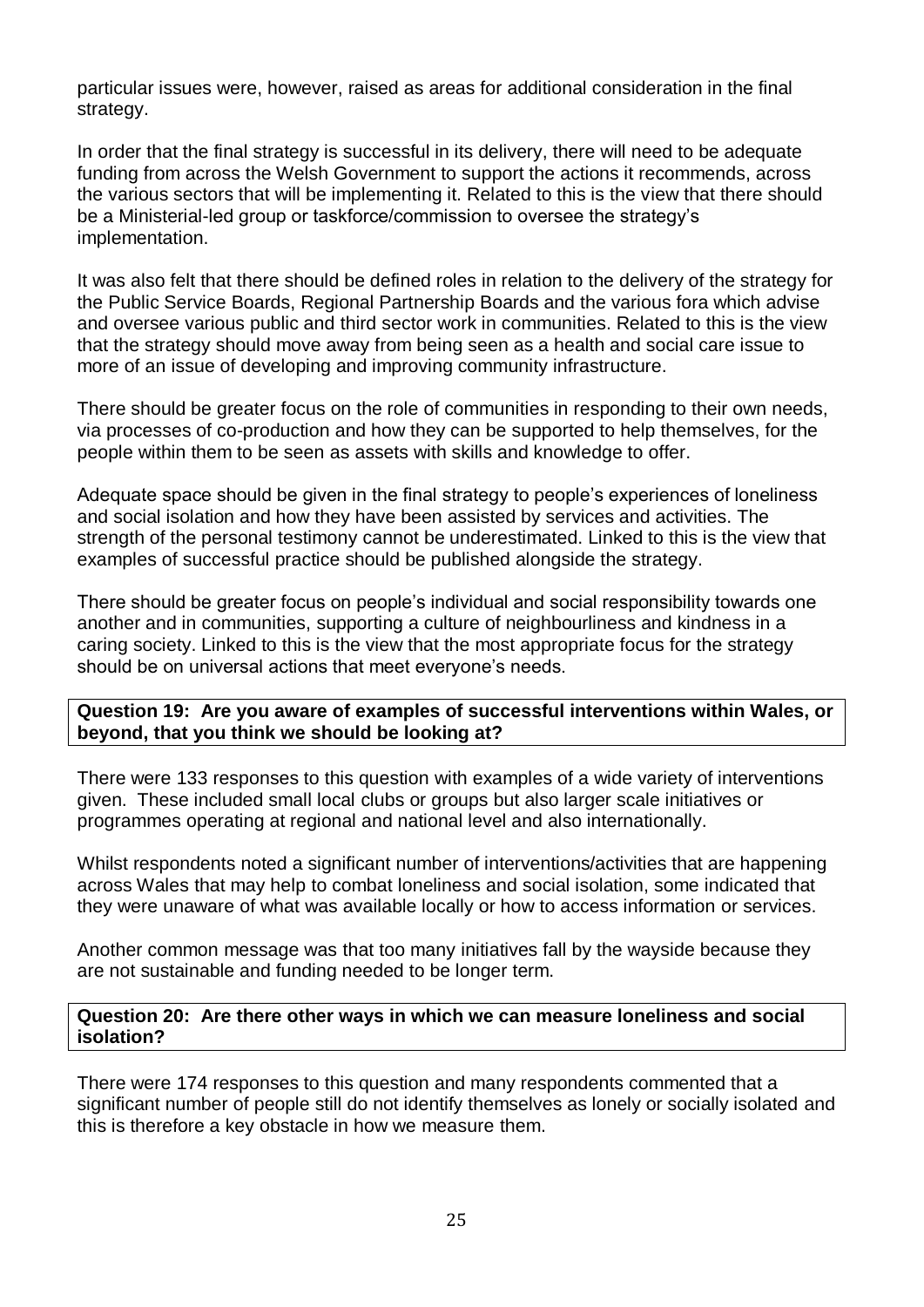Some suggested that loneliness and isolation have to be measured by each characteristic, identifying experiences of older, younger, disabled, Black, Asian and Minority Ethnic (BAME) and LGBT people, people with different faiths etc.

As well as the National Survey it was frequently suggested that information on loneliness could be gathered by GPs and other health services to obtain a more frequent position and to demonstrate show trends or areas where loneliness and isolation are more prevalent. However, the point was made that identifying the problem was not enough, GPs then needed to be able to help individuals find solutions. Including a question about these issues on Council Tax forms was another suggestion.

A range of examples of existing loneliness scales were given including the recently published Office of National Statistics loneliness measure which use is based on the University of California, Los Angeles (UCLA) loneliness scale.

**Question 21: We would like to know your views on the effects that our proposed approach to tackling loneliness and social isolation would have on the Welsh language, specifically on opportunities for people to use Welsh and on treating the Welsh language no less favourably than English.**

**What effects do you think there would be? How could positive effects be increased, or negative effects be mitigated?**

There were 171 responses to this question. The majority of respondents felt that our proposed approach to tackling loneliness and isolation would have no negative effects on opportunities for people to use Welsh and on treating the Welsh language no less favourably than English.

There was a strongly held view that services that aim to support people out of loneliness and social isolation should be available in both languages and the point was made that people with dementia quite often lose the ability to communicate in anything other than their first language. Being able to communicate is essential to that person and their well-being.

One respondent noted that the lack of adequately trained staff with Welsh language skills in care homes has meant patients moving away (over 60 miles) to receive care by Welsh speaking staff.

Suggestions were made as to how the use of the Welsh language could be encouraged within communities, including Welsh language classes which in themselves may bring people together who are lonely and socially isolated.

**Question 22: Please also explain how you believe the proposed approach could be formulated or changed so as to have positive effects or increased positive effects on opportunities for people to use the Welsh language and on treating the Welsh language no less favourably than the English language, and no adverse effects on opportunities for people to use the Welsh language and on treating the Welsh language no less favourably than the English language.**

There were 123 responses to this question and a commonly held view that loneliness and social isolation are deeply personal issues and unique to every individual. They have different causes and different consequences for each and every person. Communicating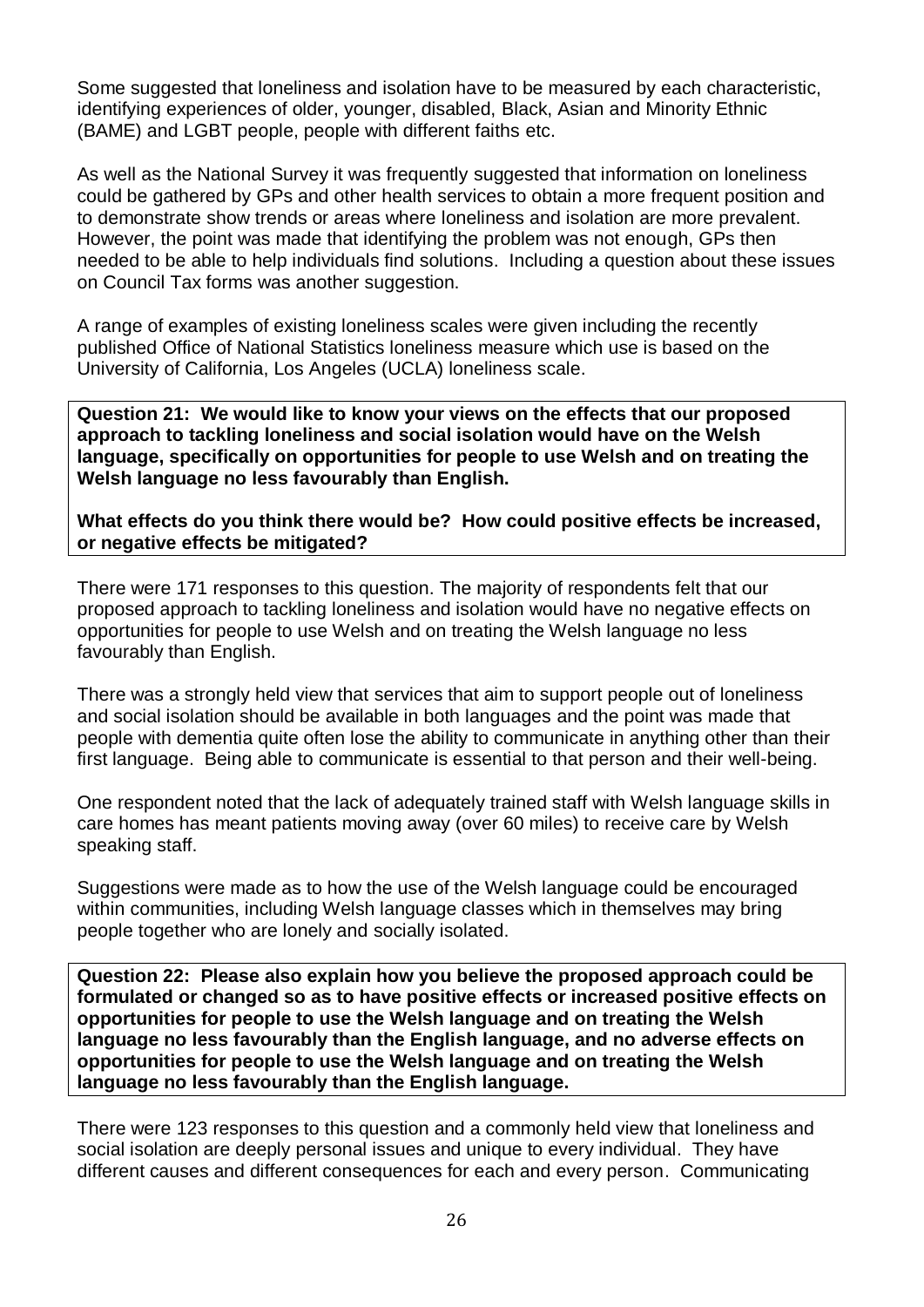with people in the language they feel comfortable with is key to helping them to overcome these issues and reconnect and make new relationships.

It was suggested that Welsh speakers should have as much opportunity as non Welsh speakers to benefit from the strategy and any campaigns, actions or initiatives associated with it.

The proposed approach should consider Welsh language speakers as a group that may be at risk of loneliness or social isolation. Tying the strategy into the "More than Just Words / Mwy na Geiriau" campaign could provide better support to patients during illness. Working and supporting established Welsh medium organisations i.e. URDD, Menter Iaith, Mudiad Meithrin etc. to provide help and opportunities for children who may be at risk of loneliness or isolation because of their developing language skills.

#### **Question 23: We have asked a number of specific questions. If you have any related issues which we have not specifically addressed, please use this space to report them**

There were 46 responses to this question with a range of related issues raised including how we identify and support those who are chronically lonely and isolated, the role of Public Service Boards in tackling these issues, the importance of improving the built environment for accessibility and creating and maintaining public spaces. Testing and evaluating schemes and solutions was also felt to be of great importance both to receiving public service providers and companies providing solutions.

## **Feedback from consultation engagement events**

The Welsh Government undertook four engagement events in Carmarthen, Newport, Wrexham and Llandrindod Wells between November 2018 and January 2019. These were attended by well over 200 stakeholders representing a range of different interests. Participants were asked to consider and discuss the following questions:

Q1. What is your experience of Loneliness and Isolation?

Q2. What actions need to be taken to build community resilience and support communities? By whom?

Q3. How can children and young people be better equipped with the skills to establish and maintain meaningful social connections?

Q4. What more can the Welsh Government do to encourage people to volunteer?

Q5. How can the third sector play a stronger role in helping to tackle loneliness and isolation? What can the Welsh Government and other public bodies do to support this? Q6. What is the role of the Welsh Government in tackling loneliness and isolation?

Some common themes were articulated in the feedback to the questions and these are set out below.

# The Built Environment

- Local Authorities/community town councils need to look at the built environment within communities, ensuring there are places to meet such as community hubs, libraries, council buildings, and that public toilets are available.
- Welsh Government needs to support local banks, post offices, schools, public toilets etc to remain open.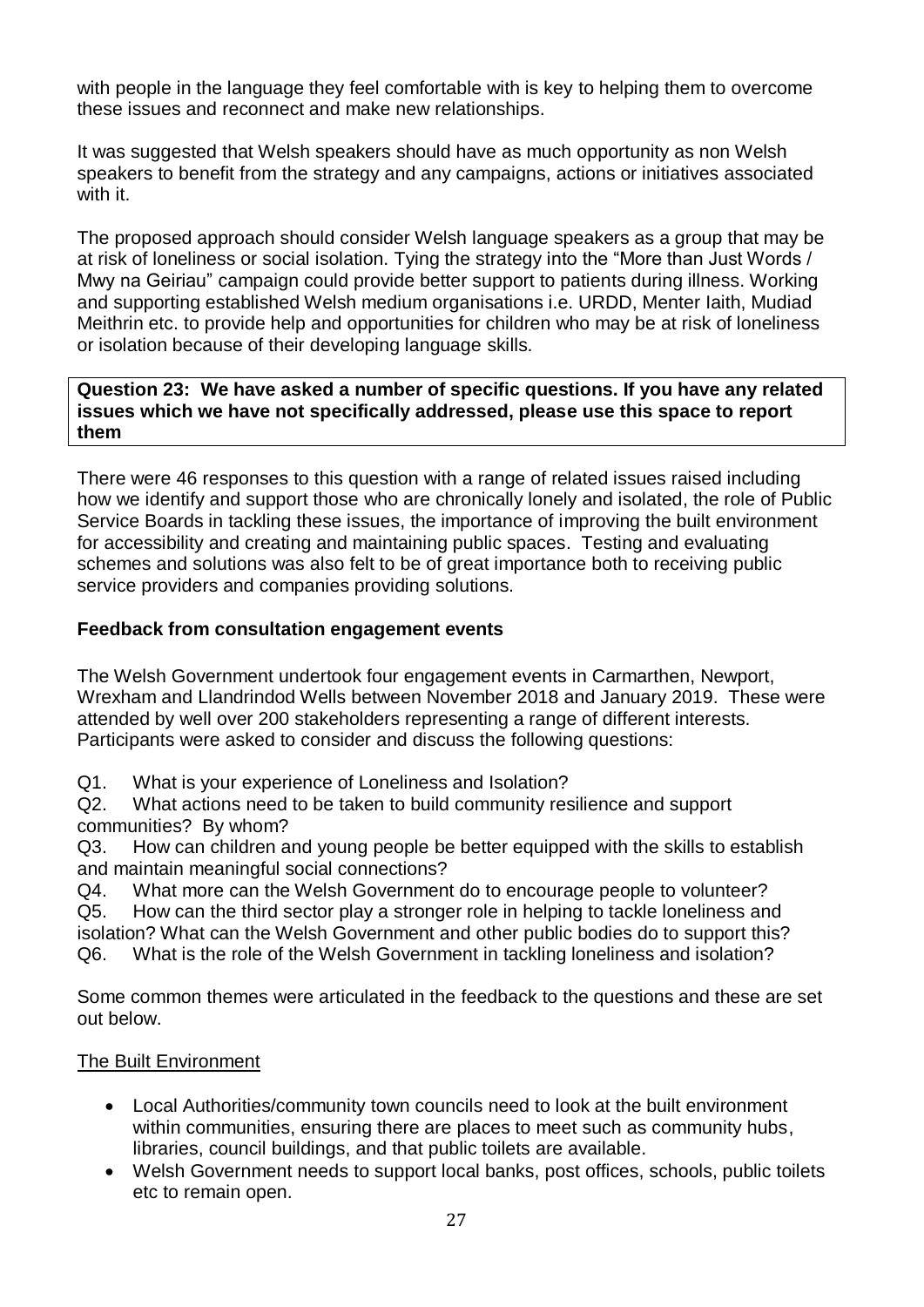- Make accessible, safe places for people to meet parents with children, young people, disabled and other groups.
- Planning new developments to have community / social facilities i.e. corner shop, pub, community centre, park, bus routes. Things can then grow organically at grass roots level.
- Utilise technology to help target loneliness and isolation but be aware that it doesn't work for all and access issues
- Welsh Government / local authorities / health / third sector need to develop fully collaborative, co-located services with access to joint information. From this we can build a strong infrastructure with transport services that reach out to people in their homes or provide supportive transport.
- Funding should be shared to provide services of choice in communities i.e. libraries, leisure, youth clubs, allied health – chiropodists, dentists, optician. There are lots of resources out there but there's a need for organisations to work together
- Encourage information sharing with strategic partners, to collate an evidence base for what is happening and what's working throughout Wales.

# **Transport**

- Welsh Government / local authorities need to improve transport planning with accessible routes and need to offer support to high streets with accessible transport for city centres.
- Children in rural areas are very isolated without available transport
- Improve transport links maybe integrate smaller buses where there is low demand
- Travel training build confidence, how to use timetables, increase font size on timetables
- Increase community transport
- Use school buses at night and weekends.

#### **Housing**

- Local authorities need to ensure housing estates are safe and secure.
- Local authority planning officers need to use section 106 agreements to include meeting facilities on new estates
- There needs to be a range of different types of housing in place for people of all ages and circumstance
- Need better and more attractive retirement accommodation, both rental and private
- Facilitate intergenerational living through shared housing schemes.
- There needs to be improved supported living accommodation
- Ensure better housing for young people leaving care with facilities and networks for making / sustaining friendship groups.

#### Volunteering

- The Welsh Government needs to support the third sector to support and train volunteers. Create a value structure around volunteering. Recognition of Welsh Baccalaureate and support volunteering outside of Wales.
- Welsh Government needs to encourage volunteering / befriending / social interaction / supporting / hand holding / befriending schemes
- Role of employers in encouraging workers to volunteer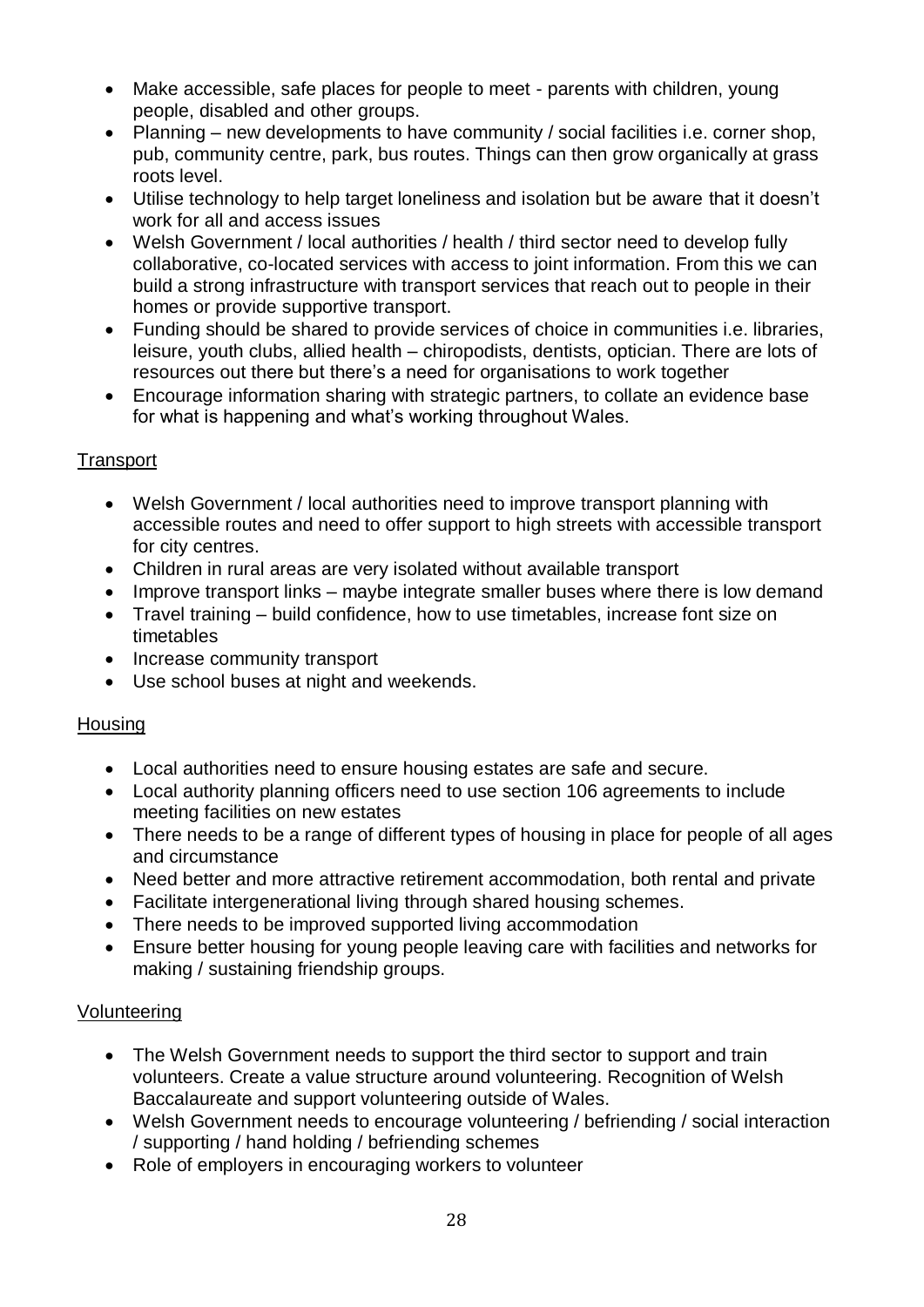## **Education**

- Review the education curriculum to reflect the need to consider loneliness and isolation
- Inter-generational skill sharing / befriending could be part of the curriculum.
- School curriculum should include daily living skills, social interaction.
- Re introduce family learning groups to teach coping skills. Educate parents so that children mirror good practice.
- Children and young adults need to understand the importance of being open /self aware and share experience and learning.
- Teachers need to be taught trauma informed approaches
- Remove the pressure to "achieve" and have recognised qualifications through volunteering/sport.

#### **Other**

- The Welsh Government needs to communicate that loneliness and isolation is everybody's responsibility.
- Local authorities need to empower communities to recognise problems and identify solutions / harness strengths of communities.
- Young people should have hobbies to widen their social circle.
- Young people need safe places to meet such as drop in's, youth clubs / activities/ church clubs.
- Support social prescribing.
- The Welsh Government needs to address bureaucracy and be less risk averse in order to facilitate community based responses to loneliness and isolation.
- Time credits should be used for food / clothing / essential goods as well as social activities
- Make loneliness and social isolation part of a public health campaign and raise awareness of the symptoms of both.
- The Welsh Government needs to stop short term / project based funding.
- The Welsh Government needs to encourage pooled funds between local authority/ health/ third sector. This will allow a joined up approach to funding.

# **Next Steps Statement**

We are grateful to all those who took the time to respond to the consultation and will endeavour to take account of these, and the feedback from the engagement events, as we develop our cross-government response over the coming months. We will also continue to engage with external partners as part of that process.

As we stated in the consultation document, tackling loneliness and social isolation is a **longterm challenge** and the Welsh Government's strategy will be its **first step** in tackling these issues, which we know are complex and affect many different groups of people.

The approach that we set out in the consultation document was strongly endorsed by those who responded and a key focus of the strategy will therefore be on approaches that reduce the risk of and prevent loneliness and social isolation or that intervene early, before both become entrenched. These include encouraging people to understand the trigger points of loneliness and social isolation and to build emotional and psychological resilience to equip them to cope and respond. However, we also need to ensure that support is available for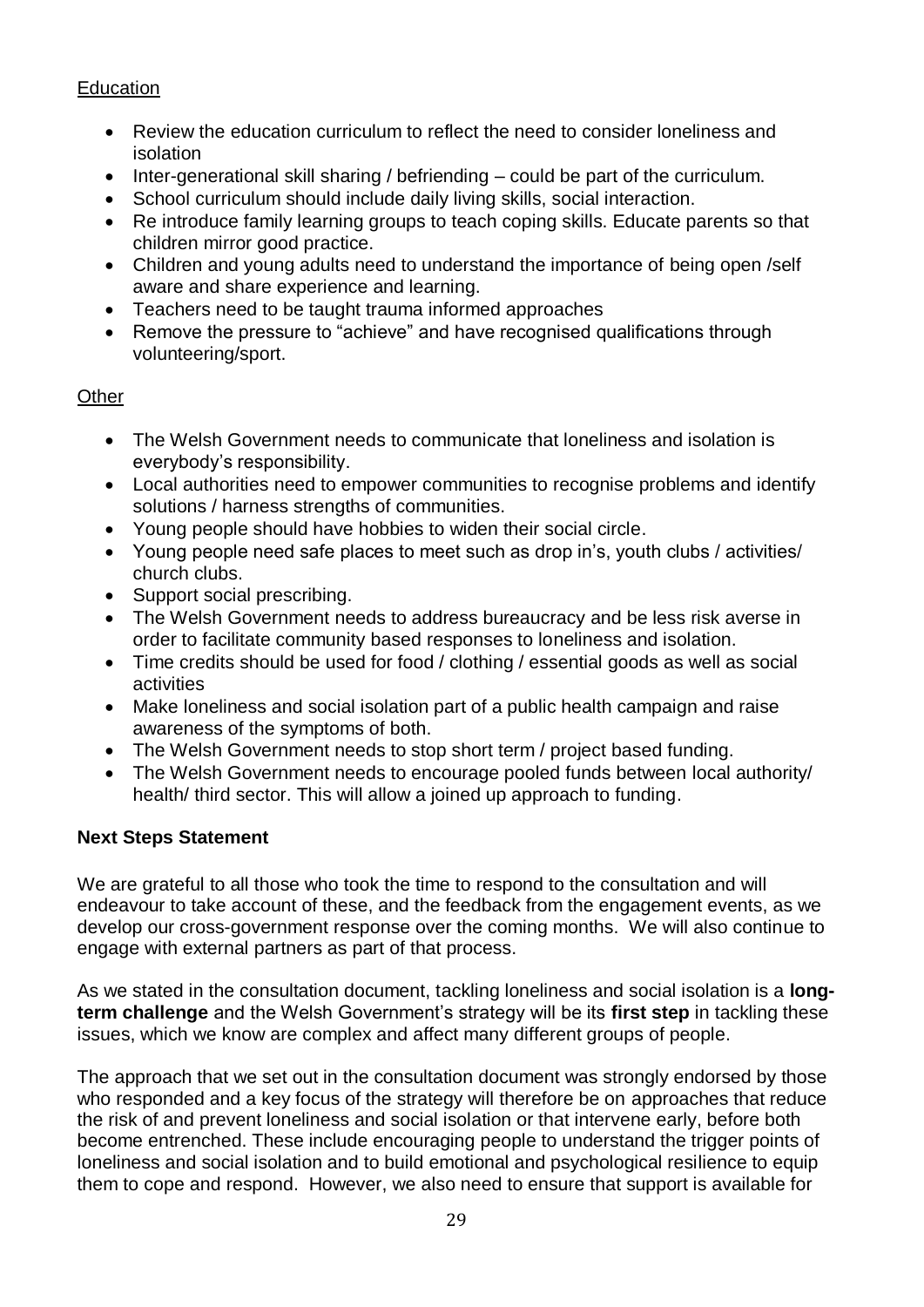those who are already chronically lonely and socially isolated, or who, despite our best efforts, become so and we will look to ensure that this is also a feature of the document.

The strategy will include a number of cross-cutting policies to benefit all of society, alongside more tailored interventions that can support people when they are at greater risk due to specific trigger points in their life.

It will also set out our commitment to embed loneliness and social isolation as considerations across government policy, recognising the wide range of factors that can exacerbate these feelings and support people's social well-being and resilience. Just as we understand the importance of looking after our physical and mental health, we must also look after and plan for our social health, and understand that this is key to our well-being. We therefore also want to work with partners to build a national conversation on loneliness and social isolation to raise awareness of its impact and to reduce stigma.

Alongside any national conversation, the strategy will highlight the importance of social relationships to people's health and well-being. We want all of society to recognise the importance of social well-being and take action to promote and improve people's social relationships. The commitments within the strategy will therefore seek to provide people with greater opportunities to have meaningful social contact.

The document will set out the role that the Welsh Government can play and how it can work with others such as health, local authorities and the third sector to improve how organisations and services connect people at risk of experiencing loneliness and social isolation, including making it easier to access information about local community groups, activities and support. We will also consider what more can be done to share good practice, alongside setting out examples of the great work that is already underway across Wales to create our vision of strong and connected communities.

Another feature of the strategy will be the importance of good community infrastructure. The importance of having access to community space was a frequent theme of the consultation responses. Respondents also highlighted transport, as well as the impact of good neighbourhood planning and housing design as important. Digital infrastructure was also highlighted as a key tool for bringing people together when they can't physically be in the same place.

We will therefore consider the role that Welsh Government can play in helping communities to make use of underutilised community assets, how we can create a transport network that better supports people's social connections, how a sense of community can be considered as part of the planning and design of housing and community developments and the role of digital technology in helping people to connect with others.

The evidence base in respect of loneliness and social isolation is still developing, and the strategy will include a commitment to explore with partners how we can improve the evidence base in Wales so as to better understand what causes loneliness and social isolation, its impacts and what works to tackle it. This will help to inform and shape future government policy.

#### **Annex 1**

There were 234 respondents to the consultation. The list of respondents who gave permission to be identified, are listed below.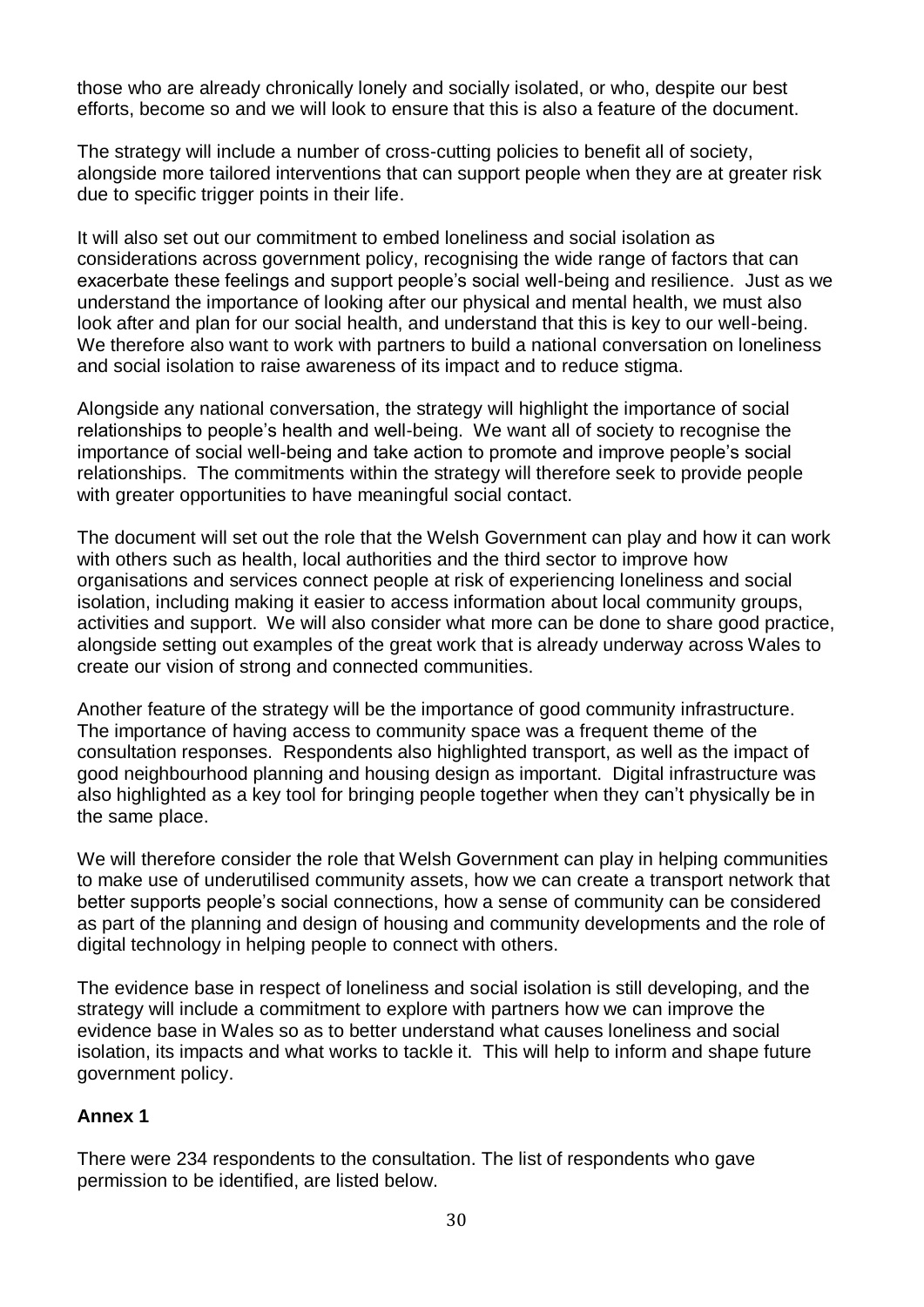| <b>Psychologists for Social Change</b>                  |
|---------------------------------------------------------|
| <b>Cwm Taf UHB</b>                                      |
| <b>Mars Petcare</b>                                     |
| <b>Disability Wales</b>                                 |
| <b>ADSS Cymru</b>                                       |
| <b>Public Health Wales</b>                              |
| <b>Learning Disability Wales</b>                        |
| Age Cymru                                               |
| Pembrokeshire Time Banking Network                      |
| Children in Wales                                       |
| <b>Happy Snappers</b>                                   |
| Older People's Commissioner for Wales                   |
| <b>Humanists UK</b>                                     |
| Mr and Mrs Aldridge                                     |
| <b>Byw Nawr</b>                                         |
| Aneurin Bevan UHB Gwent Local Public Health Team        |
| All Wales Forum of Parents and Carers                   |
| <b>Caerphilly County Borough Council</b>                |
| Caerphilly 50 Plus Older People's Alliance              |
| Pembrokeshire Association of Voluntary Services         |
| <b>WLGA</b>                                             |
| <b>HomeStart UK</b>                                     |
| <b>Reality Theatre</b>                                  |
| <b>Swansea County Council</b>                           |
| <b>ShedNet Cymru</b>                                    |
| Abertawe Bro Morgannwg UHB - two responses              |
| <b>Bus Users Cymru</b>                                  |
| <b>Play Wales</b>                                       |
| <b>Salvation Army</b>                                   |
| <b>Care Forum Wales</b>                                 |
| <b>Welsh NHS Confederation Policy Forum</b>             |
| Royal College of Psychiatrists in Wales                 |
| <b>Tempo Time Credits</b>                               |
| Estyn                                                   |
| Parkinson's UK Cymru                                    |
| <b>Ramblers Cymru</b>                                   |
| <b>Fields in Trust Cymru</b>                            |
| <b>Big Lottery Fund</b>                                 |
| <b>Neath Port Talbot Council for Voluntary Services</b> |
| <b>Neath Port Talbot County Borough Council</b>         |
| <b>Action for Children</b>                              |
| <b>Adult Learning Wales</b>                             |
| <b>Torfaen County Borough Council</b>                   |
|                                                         |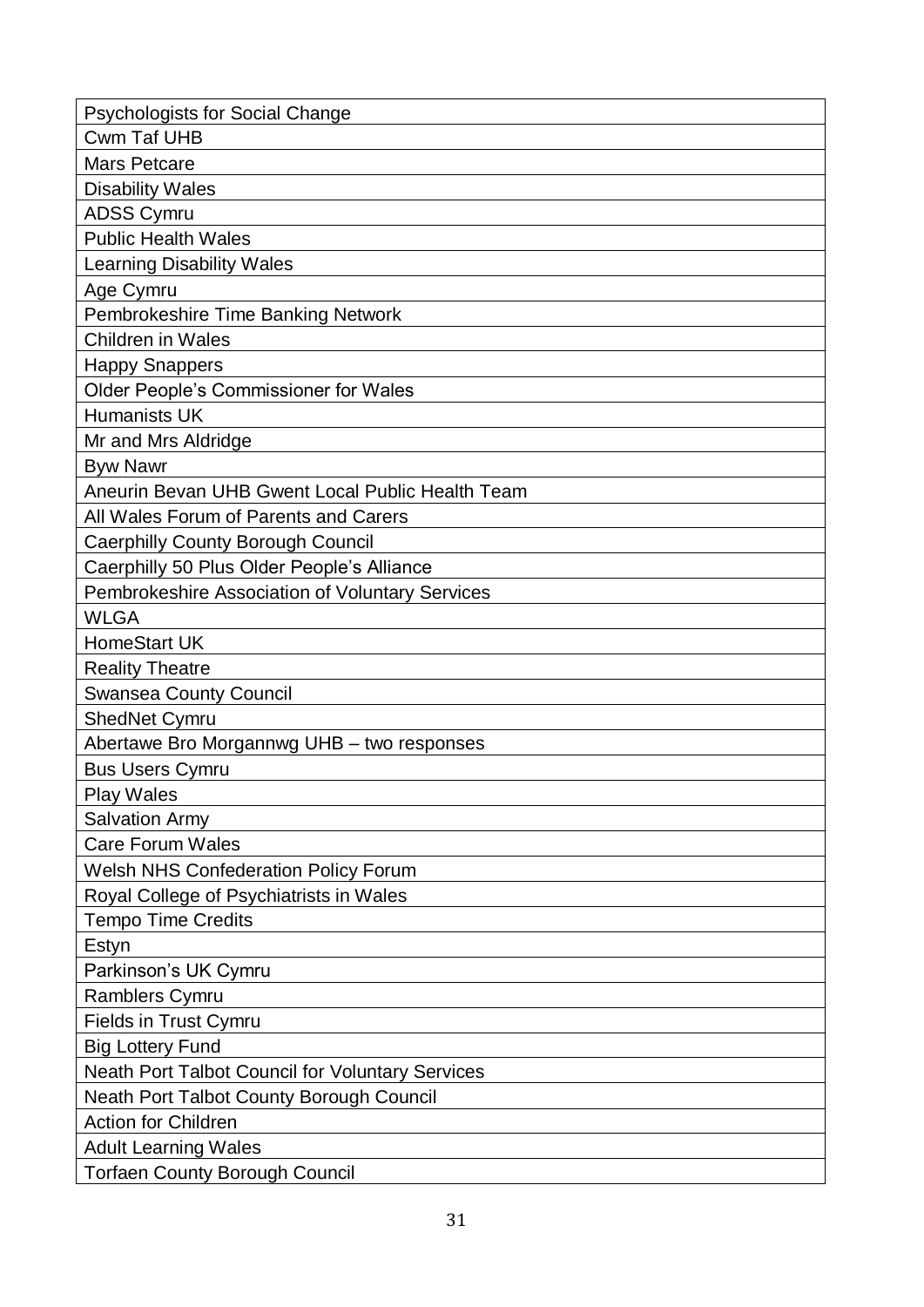| Ageing Well in Denbighshire Group                              |  |
|----------------------------------------------------------------|--|
| <b>Community Transport Association</b>                         |  |
| <b>Wales Principal Youth Officers Group</b>                    |  |
| Men's Sheds Cymru                                              |  |
| <b>Hywel Dda UHB</b>                                           |  |
| <b>Flintshire Youth Council</b>                                |  |
| <b>Carers Wales</b>                                            |  |
| Campaign to End Loneliness                                     |  |
| <b>Social Care Wales</b>                                       |  |
| <b>Boots UK</b>                                                |  |
| <b>Glamorgan Voluntary Services</b>                            |  |
| <b>Wales Council for the Blind</b>                             |  |
| <b>Marie Curie</b>                                             |  |
| <b>RNIB Cymru</b>                                              |  |
| <b>Carers Trust Wales</b>                                      |  |
| <b>Stroke Association Wales</b>                                |  |
| Learning and Work Institute                                    |  |
| Age Connects Cardiff and Vale                                  |  |
| Vale of Glamorgan 50 Plus Strategy Forum                       |  |
| <b>Macmillan Cancer Support</b>                                |  |
| Relate                                                         |  |
| Rhonnda Cynon Taff County Borough Council                      |  |
| <b>Women's Equality Network Wales</b>                          |  |
| <b>Alzheimer's Society</b>                                     |  |
| <b>Together for Short Lives</b>                                |  |
| <b>Community Housing Cymru</b>                                 |  |
| All Wales People First                                         |  |
| Men's Shed Cardiff                                             |  |
| <b>British Psychological Society</b>                           |  |
| <b>Alcohol Change UK</b>                                       |  |
| Royal British Legion                                           |  |
| Institute of Conservation                                      |  |
| Carnegie UK Trust                                              |  |
| <b>British Red Cross in Wales</b>                              |  |
| Royal College of Occupational Therapists                       |  |
| <b>Gwent Regional Partnership Board</b>                        |  |
| Pembrokeshire Association of Community Transport Organisations |  |
| Centre for Ageing and Dementia Research, Swansea University    |  |
| <b>MS Society Cymru</b>                                        |  |
| <b>End Youth Homelessness Cymru</b>                            |  |
| Powys County Council Adult Disability Team                     |  |
| British Association for Counselling and Psychotherapy          |  |
| Caniad                                                         |  |
| Mencap Cymru                                                   |  |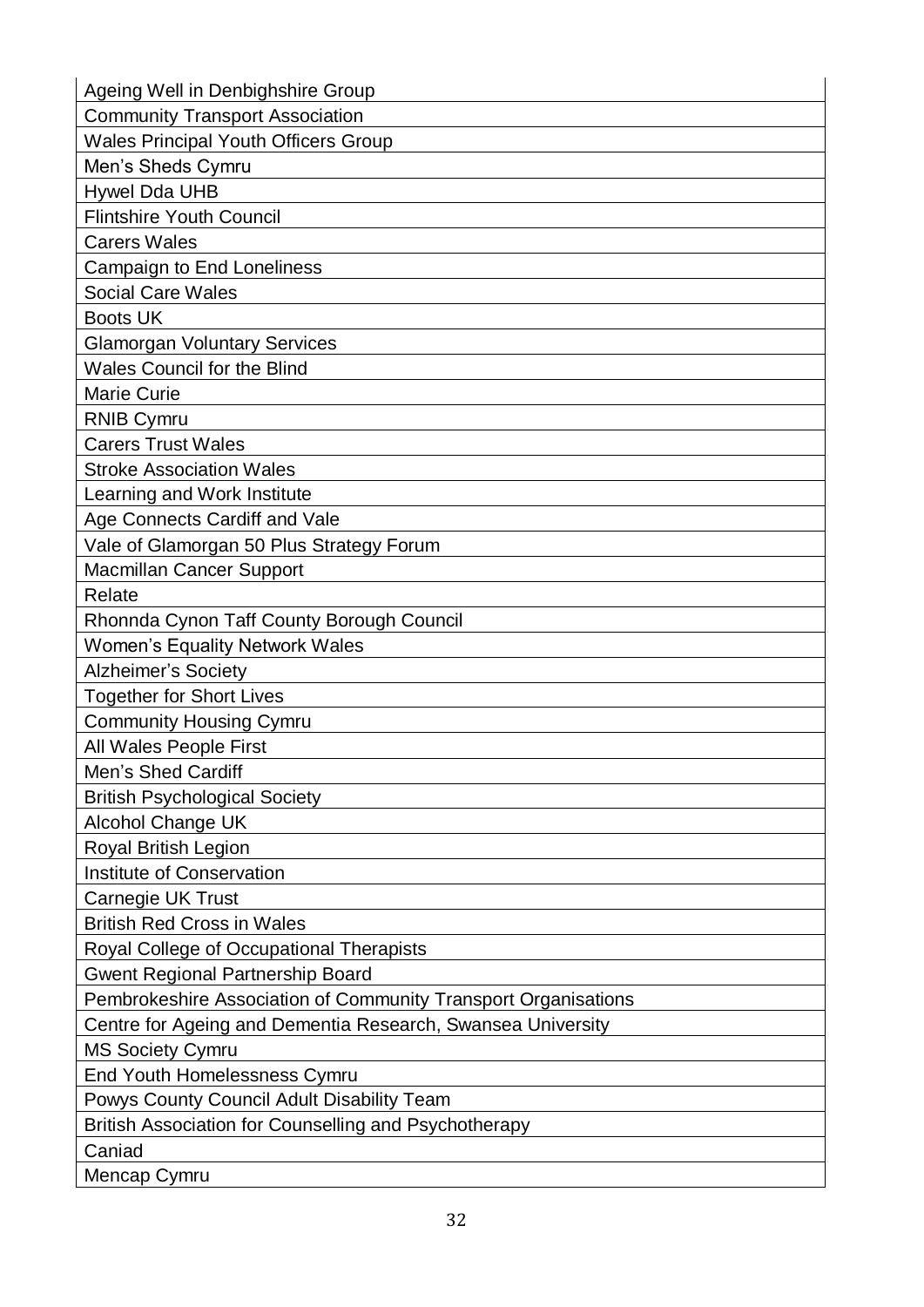| <b>Farmers Union of Wales</b><br><b>Tenovus Cancer Care</b><br>National Federation of Women's Institutes Wales<br>Royal College of Nursing Wales<br><b>Children's Commissioner for Wales</b><br><b>Social Firms Wales</b><br><b>Royal Voluntary Service</b><br>Talwrn<br>Mind Cymru<br>Age Cymru, Ynys Mon<br>Tai Calon Community Housing Limited.<br><b>Cardiff County Council, Social Services</b><br><b>Cwm Taf UHB</b><br><b>C3SC and Diverse Cymru</b><br><b>Literature Wales</b><br><b>Wales NHS Confederation</b><br><b>Conwy County Borough Council</b><br><b>Church in Wales</b><br><b>British Geriatrics Society</b><br><b>Wales Co-operative Centre</b><br><b>Canal and River Trust in Wales</b><br><b>Cymorth Cymru</b><br>Betsi Cadwaladr UHB - two responses<br>Co-ops and Mutuals Wales<br>Barnardo's<br>National Youth Advocacy Service<br>Samaritans Cymru<br><b>Flintshire County Council</b><br>University of South Wales<br><b>Flintshire DO-IT</b><br>Pembrokeshire People First<br><b>Mantell Gwynedd</b><br>Age Connects North East Wales<br><b>Rainbow Newport</b><br><b>Dinas Powys Voluntary Concern</b> |
|------------------------------------------------------------------------------------------------------------------------------------------------------------------------------------------------------------------------------------------------------------------------------------------------------------------------------------------------------------------------------------------------------------------------------------------------------------------------------------------------------------------------------------------------------------------------------------------------------------------------------------------------------------------------------------------------------------------------------------------------------------------------------------------------------------------------------------------------------------------------------------------------------------------------------------------------------------------------------------------------------------------------------------------------------------------------------------------------------------------------------------|
|                                                                                                                                                                                                                                                                                                                                                                                                                                                                                                                                                                                                                                                                                                                                                                                                                                                                                                                                                                                                                                                                                                                                    |
|                                                                                                                                                                                                                                                                                                                                                                                                                                                                                                                                                                                                                                                                                                                                                                                                                                                                                                                                                                                                                                                                                                                                    |
|                                                                                                                                                                                                                                                                                                                                                                                                                                                                                                                                                                                                                                                                                                                                                                                                                                                                                                                                                                                                                                                                                                                                    |
|                                                                                                                                                                                                                                                                                                                                                                                                                                                                                                                                                                                                                                                                                                                                                                                                                                                                                                                                                                                                                                                                                                                                    |
|                                                                                                                                                                                                                                                                                                                                                                                                                                                                                                                                                                                                                                                                                                                                                                                                                                                                                                                                                                                                                                                                                                                                    |
|                                                                                                                                                                                                                                                                                                                                                                                                                                                                                                                                                                                                                                                                                                                                                                                                                                                                                                                                                                                                                                                                                                                                    |
|                                                                                                                                                                                                                                                                                                                                                                                                                                                                                                                                                                                                                                                                                                                                                                                                                                                                                                                                                                                                                                                                                                                                    |
|                                                                                                                                                                                                                                                                                                                                                                                                                                                                                                                                                                                                                                                                                                                                                                                                                                                                                                                                                                                                                                                                                                                                    |
|                                                                                                                                                                                                                                                                                                                                                                                                                                                                                                                                                                                                                                                                                                                                                                                                                                                                                                                                                                                                                                                                                                                                    |
|                                                                                                                                                                                                                                                                                                                                                                                                                                                                                                                                                                                                                                                                                                                                                                                                                                                                                                                                                                                                                                                                                                                                    |
|                                                                                                                                                                                                                                                                                                                                                                                                                                                                                                                                                                                                                                                                                                                                                                                                                                                                                                                                                                                                                                                                                                                                    |
|                                                                                                                                                                                                                                                                                                                                                                                                                                                                                                                                                                                                                                                                                                                                                                                                                                                                                                                                                                                                                                                                                                                                    |
|                                                                                                                                                                                                                                                                                                                                                                                                                                                                                                                                                                                                                                                                                                                                                                                                                                                                                                                                                                                                                                                                                                                                    |
|                                                                                                                                                                                                                                                                                                                                                                                                                                                                                                                                                                                                                                                                                                                                                                                                                                                                                                                                                                                                                                                                                                                                    |
|                                                                                                                                                                                                                                                                                                                                                                                                                                                                                                                                                                                                                                                                                                                                                                                                                                                                                                                                                                                                                                                                                                                                    |
|                                                                                                                                                                                                                                                                                                                                                                                                                                                                                                                                                                                                                                                                                                                                                                                                                                                                                                                                                                                                                                                                                                                                    |
|                                                                                                                                                                                                                                                                                                                                                                                                                                                                                                                                                                                                                                                                                                                                                                                                                                                                                                                                                                                                                                                                                                                                    |
|                                                                                                                                                                                                                                                                                                                                                                                                                                                                                                                                                                                                                                                                                                                                                                                                                                                                                                                                                                                                                                                                                                                                    |
|                                                                                                                                                                                                                                                                                                                                                                                                                                                                                                                                                                                                                                                                                                                                                                                                                                                                                                                                                                                                                                                                                                                                    |
|                                                                                                                                                                                                                                                                                                                                                                                                                                                                                                                                                                                                                                                                                                                                                                                                                                                                                                                                                                                                                                                                                                                                    |
|                                                                                                                                                                                                                                                                                                                                                                                                                                                                                                                                                                                                                                                                                                                                                                                                                                                                                                                                                                                                                                                                                                                                    |
|                                                                                                                                                                                                                                                                                                                                                                                                                                                                                                                                                                                                                                                                                                                                                                                                                                                                                                                                                                                                                                                                                                                                    |
|                                                                                                                                                                                                                                                                                                                                                                                                                                                                                                                                                                                                                                                                                                                                                                                                                                                                                                                                                                                                                                                                                                                                    |
|                                                                                                                                                                                                                                                                                                                                                                                                                                                                                                                                                                                                                                                                                                                                                                                                                                                                                                                                                                                                                                                                                                                                    |
|                                                                                                                                                                                                                                                                                                                                                                                                                                                                                                                                                                                                                                                                                                                                                                                                                                                                                                                                                                                                                                                                                                                                    |
|                                                                                                                                                                                                                                                                                                                                                                                                                                                                                                                                                                                                                                                                                                                                                                                                                                                                                                                                                                                                                                                                                                                                    |
|                                                                                                                                                                                                                                                                                                                                                                                                                                                                                                                                                                                                                                                                                                                                                                                                                                                                                                                                                                                                                                                                                                                                    |
|                                                                                                                                                                                                                                                                                                                                                                                                                                                                                                                                                                                                                                                                                                                                                                                                                                                                                                                                                                                                                                                                                                                                    |
|                                                                                                                                                                                                                                                                                                                                                                                                                                                                                                                                                                                                                                                                                                                                                                                                                                                                                                                                                                                                                                                                                                                                    |
|                                                                                                                                                                                                                                                                                                                                                                                                                                                                                                                                                                                                                                                                                                                                                                                                                                                                                                                                                                                                                                                                                                                                    |
|                                                                                                                                                                                                                                                                                                                                                                                                                                                                                                                                                                                                                                                                                                                                                                                                                                                                                                                                                                                                                                                                                                                                    |
|                                                                                                                                                                                                                                                                                                                                                                                                                                                                                                                                                                                                                                                                                                                                                                                                                                                                                                                                                                                                                                                                                                                                    |
|                                                                                                                                                                                                                                                                                                                                                                                                                                                                                                                                                                                                                                                                                                                                                                                                                                                                                                                                                                                                                                                                                                                                    |
|                                                                                                                                                                                                                                                                                                                                                                                                                                                                                                                                                                                                                                                                                                                                                                                                                                                                                                                                                                                                                                                                                                                                    |
|                                                                                                                                                                                                                                                                                                                                                                                                                                                                                                                                                                                                                                                                                                                                                                                                                                                                                                                                                                                                                                                                                                                                    |
| <b>Aneurin Bevan UHB</b>                                                                                                                                                                                                                                                                                                                                                                                                                                                                                                                                                                                                                                                                                                                                                                                                                                                                                                                                                                                                                                                                                                           |
| <b>Orchard House Residential Home</b>                                                                                                                                                                                                                                                                                                                                                                                                                                                                                                                                                                                                                                                                                                                                                                                                                                                                                                                                                                                                                                                                                              |
| <b>Community Transport Association</b>                                                                                                                                                                                                                                                                                                                                                                                                                                                                                                                                                                                                                                                                                                                                                                                                                                                                                                                                                                                                                                                                                             |
| Hafal                                                                                                                                                                                                                                                                                                                                                                                                                                                                                                                                                                                                                                                                                                                                                                                                                                                                                                                                                                                                                                                                                                                              |
| Children in Wales – comments from children and young people                                                                                                                                                                                                                                                                                                                                                                                                                                                                                                                                                                                                                                                                                                                                                                                                                                                                                                                                                                                                                                                                        |
| <b>HMPPS</b> in Wales                                                                                                                                                                                                                                                                                                                                                                                                                                                                                                                                                                                                                                                                                                                                                                                                                                                                                                                                                                                                                                                                                                              |
| <b>Company Chemists Association</b>                                                                                                                                                                                                                                                                                                                                                                                                                                                                                                                                                                                                                                                                                                                                                                                                                                                                                                                                                                                                                                                                                                |
| Powys UHB                                                                                                                                                                                                                                                                                                                                                                                                                                                                                                                                                                                                                                                                                                                                                                                                                                                                                                                                                                                                                                                                                                                          |